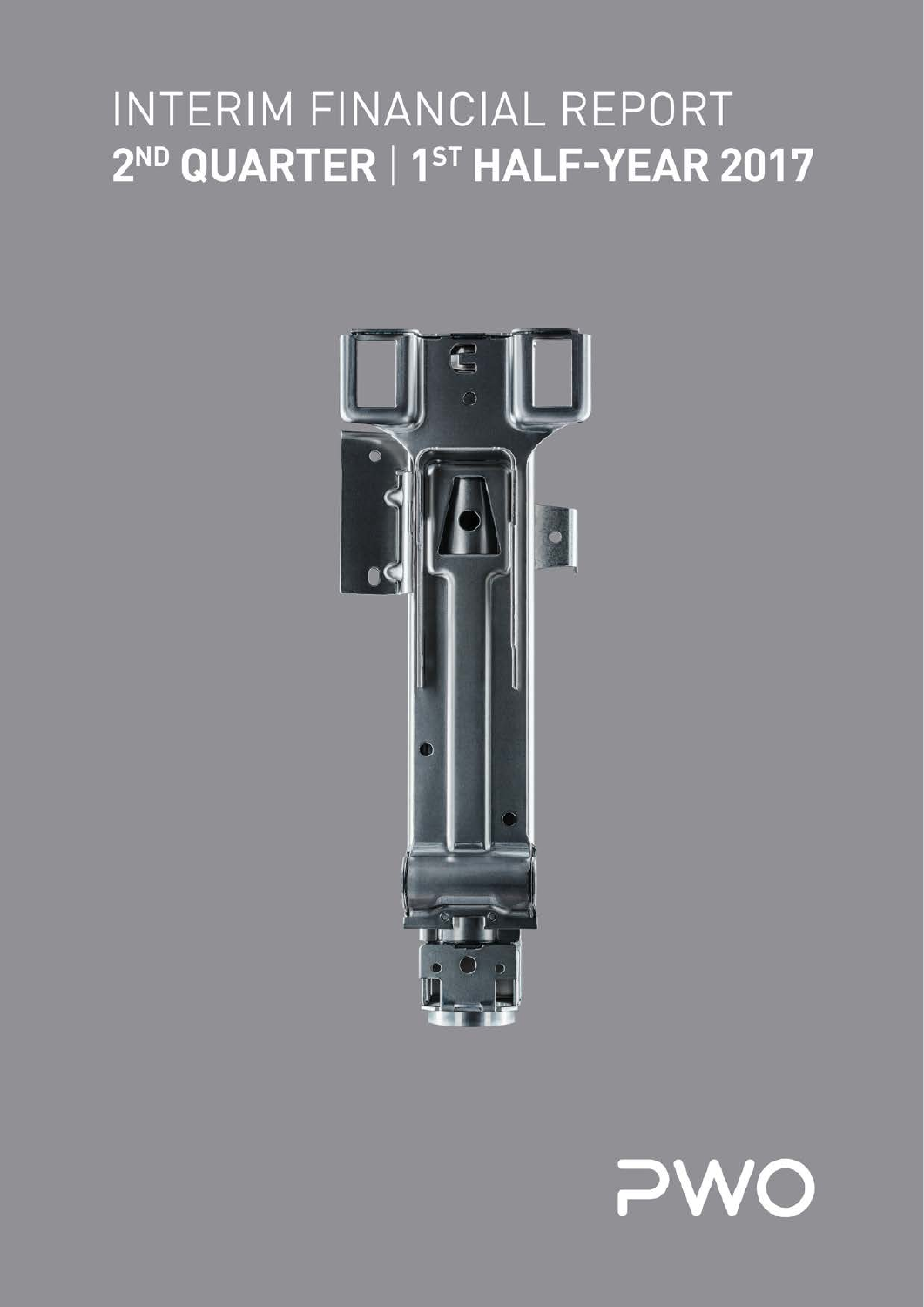# DEAR SHAREHOLDERS AND BUSINESS ASSOCIATES,

Our components are in demand. With the tailwinds from the continued positive economic environment and several new series productions in the Group, we are making great progress. We are already close to achieving our sales target for 2020 of more than EUR 500 million – which does not include the current material price increases.

We are proud of this success as well as the fact that we are able to meet this demand with the delivery reliability and quality our customers have grown to expect from PWO. Our highly efficient locations in Germany, Canada and Czechia are the key contributors to this performance. The development of our Mexico location is also increasingly positive. However, this rapid expansion also places some demands on our organization. This is particularly true for our newest location in China, which is now growing rapidly.

In Oberkirch, we have to carefully manage our revenue and expenses. Operating with a structurally high cost base in the high-wage country of Germany means that a somewhat flatter growth curve combined with some extraordinary effects can lead to a marked decline in earnings. This was the case in the past quarter.

Our forecast for revenue of around EUR 450 million in 2017, roughly EUR 20 million of which stems from material price effects, now appears to be conservative. In terms of EBIT before currency effects, we believe we are on the right track to reach our target of EUR 23 to 24 million. Higher-than-expected positive earnings contributions from some locations are expected to compensate for the additional expenses incurred to realize growth. Step by step, we will align the organization to handle our growing size and thereby increase both our efficiency and profitability.

Oberkirch, August 2017

The Management Board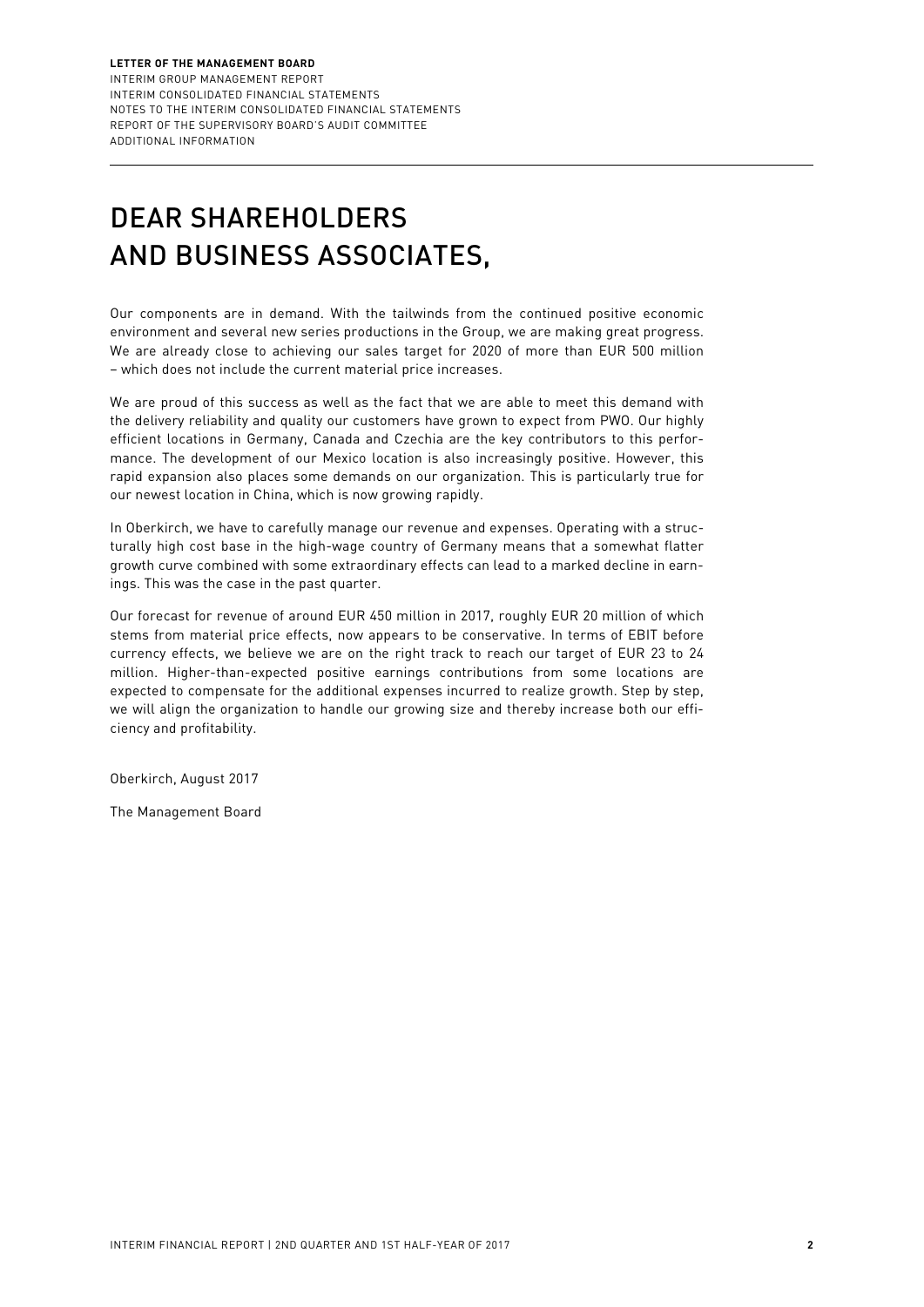#### NEW REGISTRATIONS/SALES OF PASSENGER VEHICLES IN UNITS

(SOURCES: GERMAN ASSOCIATION OF THE AUTOMOTIVE INDUSTRY, GERMAN FEDERAL MOTOR TRANSPORT **AUTHORITY** 

| Region                            | 6M 2017    | Change vs.<br>previous year (%) | 6M 2016    | Change vs.<br>previous year (%) |
|-----------------------------------|------------|---------------------------------|------------|---------------------------------|
| Germany                           | 1,787,100  | $+3.1$                          | 1,733,839  | $+7.1$                          |
| Western Europe (EU15 + EFTA)      | 7,793,500  | $+3.7$                          | 7,510,800  | $+8.5$                          |
| Europe (EU28 + EFTA) <sup>1</sup> | 8,461,500  | $+4.6$                          | 8,090,900  | $+9.1$                          |
| Russia <sup>2</sup>               | 718,500    | $+6.9$                          | 672,100    | $-14.1$                         |
| USA <sup>2</sup>                  | 8,401,700  | $-2.2$                          | 8,598,300  | $+1.3$                          |
| China                             | 10,929,100 | $+2.9$                          | 10,618,600 | $+12.2$                         |

1 Excluding Malta | 2 Light Vehicles

# BUSINESS ENVIRONMENT

### MACROECONOMIC ENVIRONMENT

The German economy is showing strength and continues to soar. The ifo business climate index, a leading indicator for economic activity in Germany, rose to another record in June. Companies were again much more satisfied with their current situation, and the business outlook was also better. Demand and order backlog are developing very positively, and production plans continue to expand.

This upward trend is supported not only by buoyant industrial activity, which receives stimulus from both Germany and abroad, but also the very favorable labor market, which supports consumer sentiment, and with it, private consumption.

Against this backdrop, the Bundesbank expects the current upswing to last several years. After an increase of 1.9 percent in the current year, the Bundesbank expects calendar-adjusted real GDP in 2018 to rise 1.7 percent and a further 1.6 percent in 2019.

With regard to the growth of the global economy, economic observers also expect a continuation of the global economic upturn, which is now more broad-based. Among the advanced economies, a slightly higher rate of expansion is expected,

particularly in the United States. In Great Britain, however, uncertainty about the effects of the Brexit is expected to result in weaker economic growth over the next two years.

The growth prospects for the EU have improved. With sustained employment growth, higher wage growth and increasing capacity utilization, domestic demand remains an important driver, although exports are also expected to be robust, developing in line with the sales markets. As a result, the expectations for GDP growth in the euro area (excluding Germany) were recently raised by the experts at Eurosystem, the monetary authority of the eurozone, to a calendar-adjusted 1.9 percent for this year, 1.8 percent for the coming year and 1.7 percent for the year 2019.

The rate of expansion is also strengthening in the emerging markets. The downtrends in Russia and Brazil seem to be over. A continuation of the current growth rate is expected for emerging Asian economies. A gradual slowdown in China may be able to be largely offset by a pickup in momentum in other countries. A slight increase in the growth rate in the coming years is expected in the emerging economies as a whole.

### THE AUTOMOTIVE INDUSTRY

In the first half-year of 2017, the development of the three major automotive markets diverged. Overall, growth rates declined appreciably compared to the same prior-year period. Some of the growth in the previous year, however, was generated by extraordinary effects, particularly in China.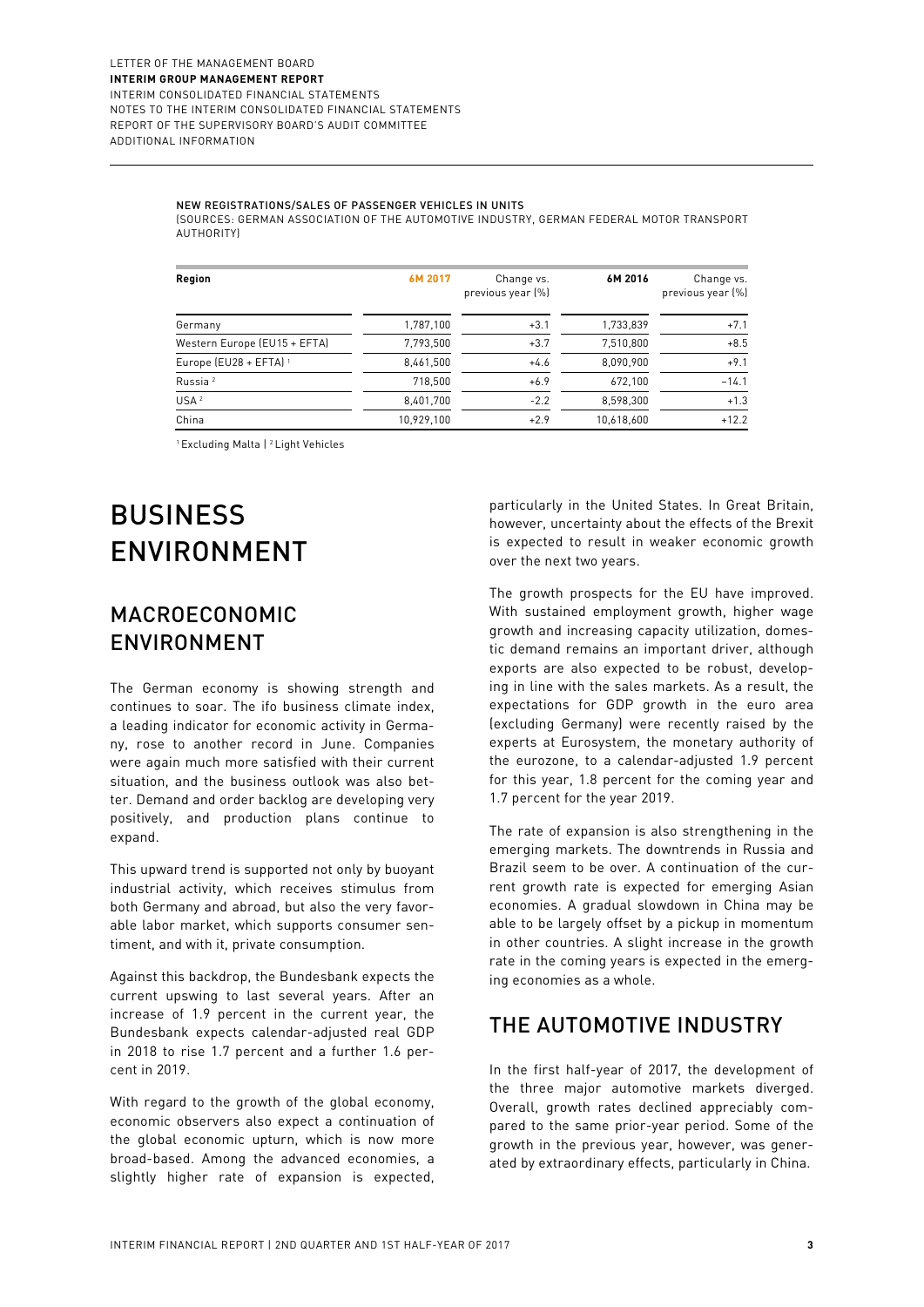With a total of 7.8 million new vehicles, Western Europe registered a year-on-year increase of just under 4 percent. China achieved a volume of a solid 10.9 million units, for growth of 3 percent, while the United States recorded a decline of 2 percent to 8.4 million new light vehicles.

The new EU countries continue to report particularly strong momentum. In the first half-year of 2017, sales of passenger cars continued to grow at a double-digit rate of 12 percent year-on-year to 688,000 units, after an increase of 17 percent in the prior-year period.

The severe automobile recession in Russia over the last few years appears to have ended. During the reporting period, sales in Russia rose just under 7 percent from a low level to 718,500 light vehicles. The same could be seen in Brazil, where growth was a solid 4 percent. The Japanese market showed considerable strength in the first half of 2017, recording a 10 percent increase in new car registrations.

New car registrations in Germany in the first half of 2017 reached nearly 1.8 million units and were a good 3 percent higher than in the same period in the prior year. Importers in particular recorded strong growth of 11 percent, while domestic manufacturers were able to maintain their registration figures at the previous year's level.

Passenger cars with alternative drives achieved two- to three-digit growth rates. Among hybrid passenger vehicles (+82 percent), registrations for plug-in hybrids doubled, while those of pure electric cars increased by 134 percent. The share of alternative drive vehicles as a percentage of total registrations still remained very low at just over 2 percent.

New registrations of diesel-powered passenger vehicles dropped a significant 9.1 percent, bringing their share of total registrations down to 41 percent after 47 percent in the first half of 2016. Registrations of vehicles with petrol engines increased by 11.7 percent and reached an overall share of 56 percent compared to 52 percent in the prior year. Domestic passenger vehicle production in the reporting period fell by 3 percent to 2.94 million units, 2.25 million of which were exported (–2 percent).

# RESULTS OF **OPERATIONS**

In the first six months of the current fiscal year, revenue increased to EUR 233.1 million (p/y: EUR 208.7 million), and total output amounted to EUR 244.1 million (p/y: EUR 209.9 million). The distribution of revenue in the first two quarters of 2017 was almost equal.

The strong growth continued to come from the pass through of higher material prices and a higherthan-expected level of customer call orders. The increase in total output, which outpaced the rise in revenue, reflects the tools currently being produced in preparation for the Group's future growth.

The higher tool inventories led to an increase in the material expense ratio, which was also affected by the higher material prices. The effect of these higher prices is purely calculatory when passed on to customers but is operational to the extent they cannot be passed on.

The lower staff cost ratio was offset by higher expenses for temporary employees, which we have been increasingly using for the ramp-up of production. EBIT was particularly impacted by the additional growth-related expenses.

Nevertheless, it was possible to increase the EBIT before currency effects to EUR 12.3 million (p/y: EUR 11.5 million). This improvement, however, was mainly achieved in the first quarter, with the second quarter essentially unchanged at the previous year's level.

Currency effects amounted to EUR –1.9 million (p/y: EUR –1.5 million). These affected other operating income and expenses and are shown in the notes to this interim financial report.

In the first half-year and the second quarter, financial expenses were slightly below or at the same level as in the respective prior-year periods.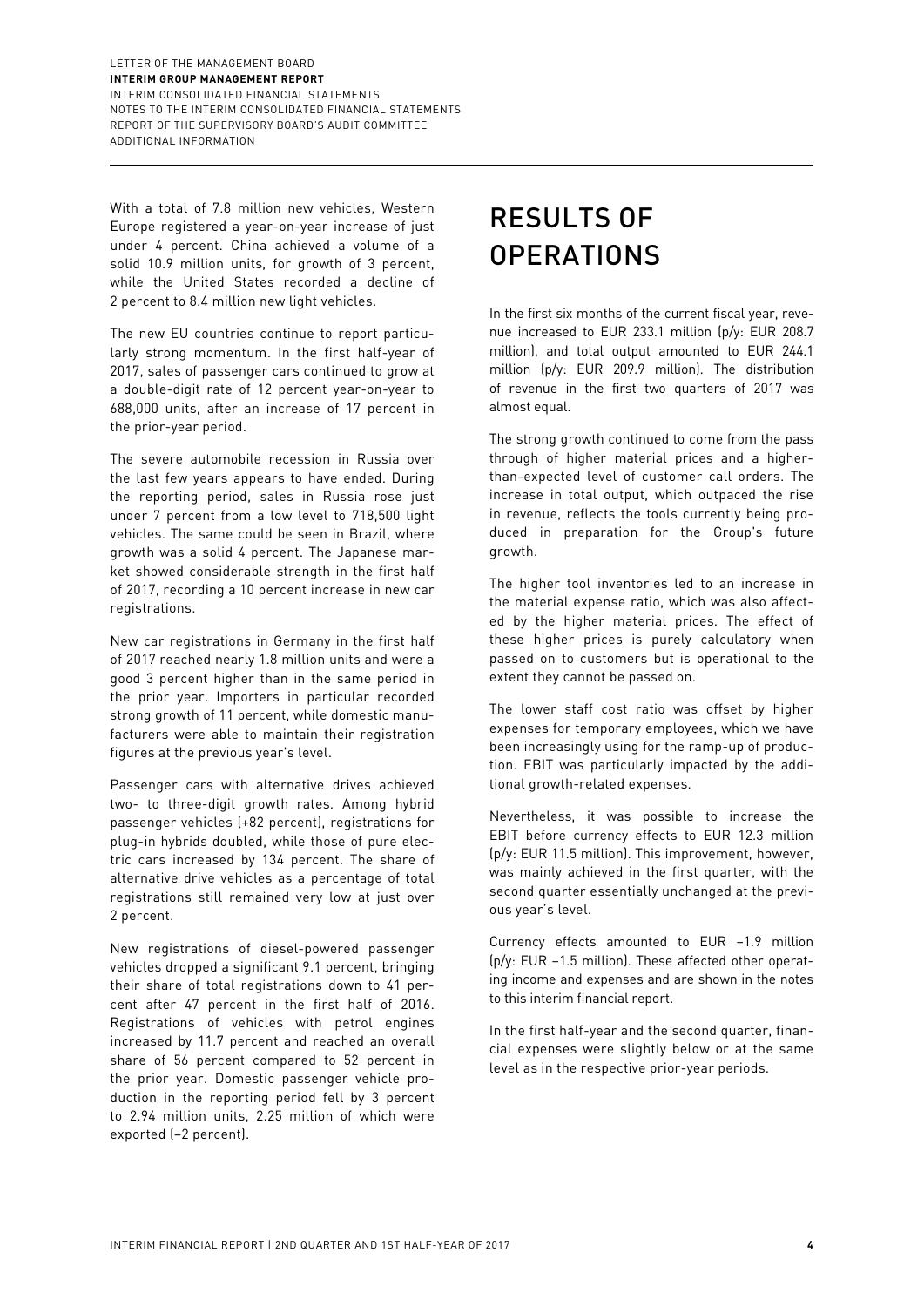#### SELECTED GROUP AND SEGMENT INFORMATION

| <b>EURK</b>                     |         |                          |                   |          |                          |         |
|---------------------------------|---------|--------------------------|-------------------|----------|--------------------------|---------|
| 1st Half-Year 2017              | Germany | Rest of<br><b>Europe</b> | <b>NAFTA Area</b> | Asia     | Consolidation<br>effects | Group   |
| Total revenue                   | 135,156 | 38,028                   | 52,593            | 21,589   | $-14,252$                | 233,114 |
| Total output                    | 144,302 | 37,120                   | 52,332            | 24,703   | $-14,371$                | 244,086 |
| EBIT before currency effects    | 3,969   | 4,517                    | 4,241             | $-284$   | $-110$                   | 12,333  |
| EBIT including currency effects | 3,394   | 4,510                    | 3,885             | $-1,289$ | $-110$                   | 10,390  |
| Investments                     | 5,486   | 4,177                    | 3,063             | 465      | 0                        | 13,191  |
| 1st Half-Year 2016              |         |                          |                   |          |                          |         |
| Total revenue                   | 121,887 | 37,357                   | 45,724            | 13,467   | $-9,774$                 | 208,661 |
| Total output                    | 124,467 | 36,325                   | 45,675            | 13,301   | $-9,832$                 | 209,936 |
| EBIT before currency effects    | 6,026   | 2,973                    | 2,383             | 256      | $-167$                   | 11,471  |
| EBIT including currency effects | 5,799   | 2,970                    | 1,890             | $-502$   | $-154$                   | 10,003  |
| Investments                     | 7,760   | 2,978                    | 604               | 193      | 0                        | 11,535  |

At EUR 5.9 million (p/y: EUR 4.8 million), net income for the period in the first half-year was significantly higher than in the prior year, while at EUR 3.1 million (p/y: EUR 3.5 million), net income for the period in the second quarter did not quite match the prior year's level. The corresponding earnings per share in the first half of the year amounted to EUR 1.89 (p/y: EUR 1.55) and EUR 0.98 (p/y: EUR 1.12) in the quarter under review.

## **SEGMENTS**

The following segment information refers to EBIT before currency effects because this is the figure that best reflects the Group's operating development.

Total revenue and total output at our home location of Oberkirch, which comprises the Germany segment, rose significantly in the first half of 2017, although the growth rates flattened somewhat in the course of the six-month period. This resulted in a lower earnings contribution in the second quarter versus the first quarter. There was also an impact from higher material prices and additional growth-related expenses.

Still, the significant decline in EBIT reported in the second quarter is not satisfactory. At a location such as Oberkirch that is operating in a market

with limited growth and the permanent cost pressure typical of a high-wage country, it is necessary to improve efficiency on an ongoing basis and to review the cost structures in order to secure profitability. We are working intensively on this.

The Czech location, which forms the Rest of Europe segment, is maintaining high capacity utilization and continues to operate with a very good and stable EBIT margin. In preparation for further growth, we have now expanded the press area, and a new 1,600-ton press will soon be put into operation. We have also set up assembly space that is required for the future production of cross-members.

We are now quite satisfied with our two locations Canada and Mexico, which make up the NAFTA Area segment. Based on higher total sales and total output, the EBIT in the six-month period almost doubled.

The EBIT margin in Canada further increased based on continued high capacity utilization. Mexico also achieved a visible and steady improvement in margin.

In Hermosillo in the north of Mexico, we stopped construction of an assembly location in the second quarter, which had been intended for making deliveries to Ford.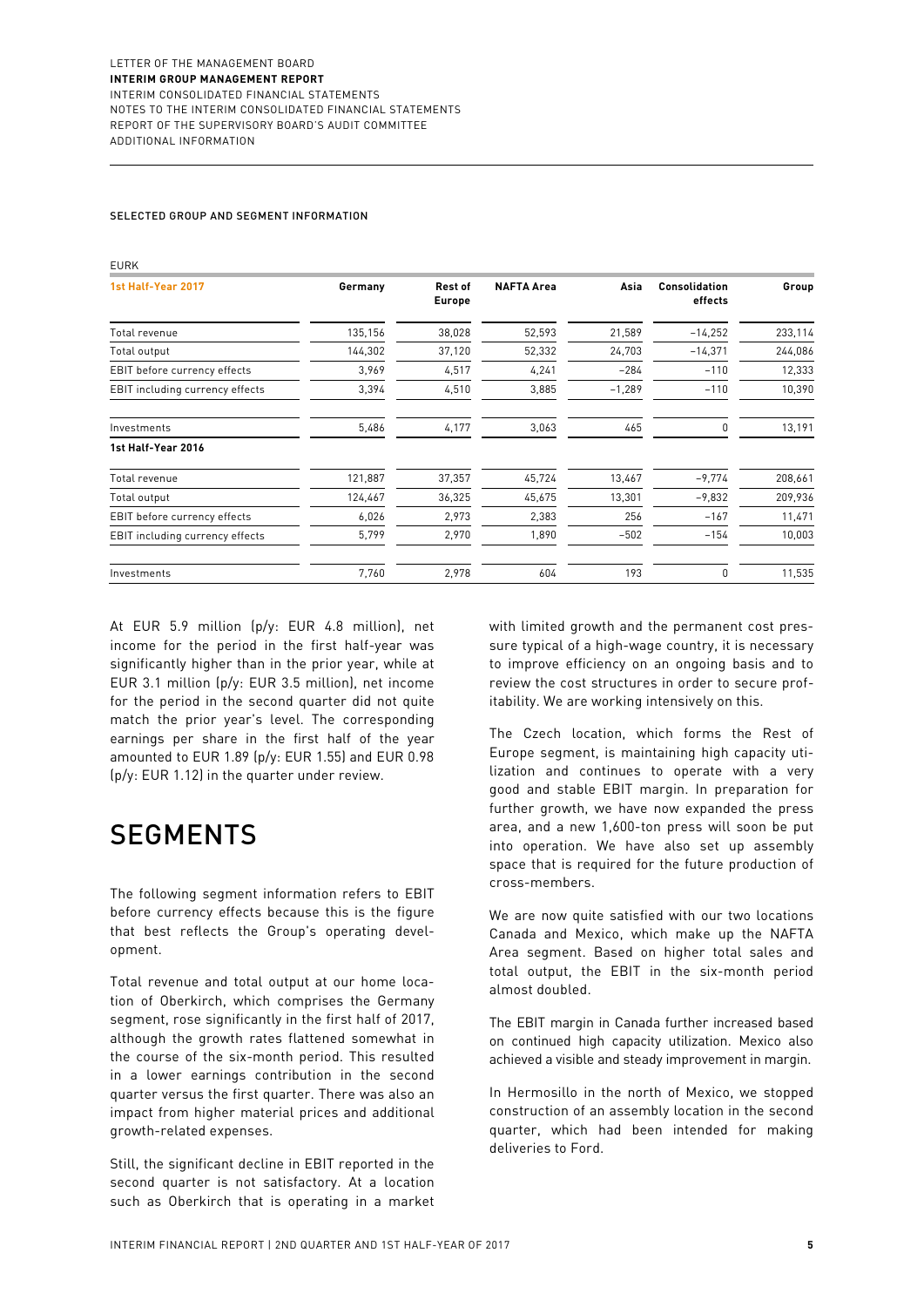

Ford had recently announced it was transferring production of the vehicle models to be supplied by PWO to China. We had not planned on providing a location in China to supply these models.

This change will not affect the Group's mediumterm growth during the planning period that lasts through the year 2020. For our customers BMW and Daimler, we will be manufacturing their new cross-member orders at our production site in Puebla and will build a new location for their assembly nearby.

The high growth in China accelerated even more during the six-month period. Despite the associated additional expenses, we were able to achieve a positive EBIT in the second quarter and thus partially offset the loss of the first quarter.

# NET ASSETS AND FINANCIAL POSITION

Total assets in the first half of 2017 increased significantly to EUR 389.9 million compared to EUR 359.4 million as of December 31, 2016. This rise resulted not only from higher revenues and a corresponding increase in receivables but also from the unusually high volume of unfinished tool inventories, which are also reflected in current assets.

We are currently preparing for a large number of new series start-ups. For the production of crossmembers, which require the assembly of up to 55 individual parts, a corresponding number of individual tool sets are required.

Despite the significant increase in total assets and the distribution of the dividend after the Annual General Meeting in May of this year, the equity ratio as of the reporting date was 28.3 percent compared to 29.6 percent at the end of the 2016 fiscal year.

We expect that a significant portion of the unfinished tools will be invoiced during the second half of 2017. Therefore, the increase in tool inventories was mainly financed through current liabilities, particularly higher trade payables. This was the reason for the disproportionately low rise in net debt from EUR 124.5 million as of December 31, 2016 to EUR 135.4 million as of the reporting date.

Some of the refinancing was funded by our promissory note of EUR 65 million. In the second quarter, we repaid the tranches with variable interest rates amounting to EUR 25 million and at the same time successfully placed a new EUR 30 million promissory note with a maturity of 5 to 7 years essentially at fixed interest rates.

Most of the growth in total assets occurred in the first quarter with only a smaller portion recorded in the second quarter. As a result, there was a clear improvement in cash flow from operating activities in the course of the first half-year from EUR –6.6 million in the first quarter of 2017 to EUR 14.6 million in the second quarter.

Nevertheless, at EUR 8.0 million, cash flow was still significantly below the previous year's level of EUR 24.3 million for the entire first half of 2017.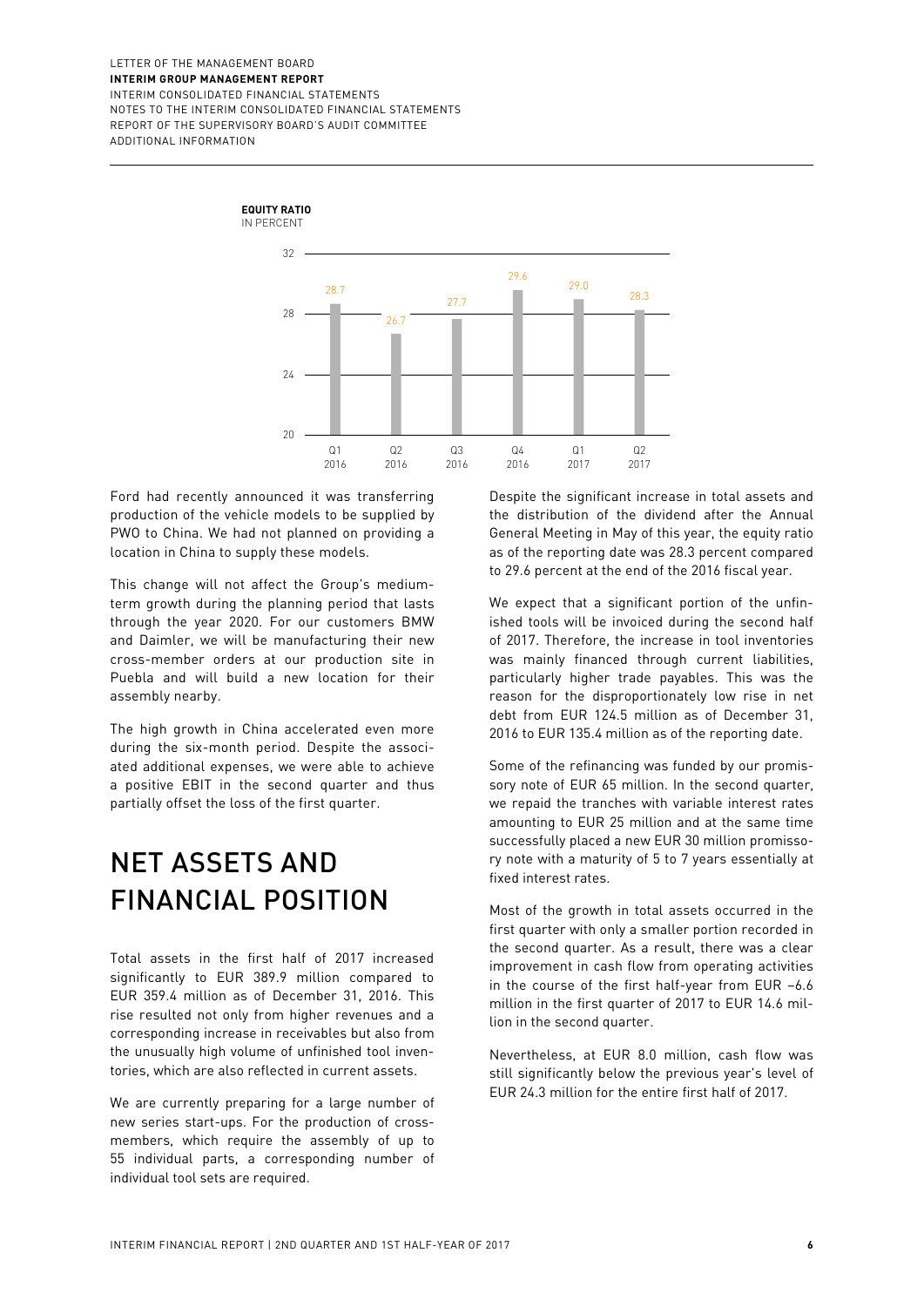IN EUR MILLION



#### **NEW BUSINESS (LIFETIME VOLUME OF SERIES AND TOOL ORDERS)**

At EUR –11.3 million (p/y: EUR –11.4 million), cash flow from investing activities remained virtually unchanged compared to the prior-year period. The investments made during the reporting period are explained in the following section. Free cash flow after interest paid and received amounted to EUR –5.4 million (p/y: EUR 10.9 million).

The change in cash and cash equivalents amounted to EUR 7.6 million (p/y: EUR 3.9 million), which included the dividend payment and the assumption of loans in a net amount of EUR 17.9 million (p/y: repayment of EUR 2.1 million).

## INVESTMENTS

As mentioned in the segment report, a total of EUR 13.2 million (p/y: EUR 11.5 million) was invested in the first half of 2017. Of that amount, EUR 6.3 million (p/y: EUR 5.8 million) was invested during the second quarter.

In Oberkirch, the new series start-ups are the focus in 2017. In the first half-year, these start-ups mainly related to cross-members and seat components. We also implemented some structural changes during this period.

The expansion of the press area at the Czech location has been progressing well. We are also expanding our capacities in Mexico. Among others, we made down payments on two new transfer presses in the first half-year.

In China, additional forming presses have been ordered, but they have not yet led to any significant investments in the first half-year.

The total investment budget for the current fiscal year is approximately EUR 40 million.

## NEW BUSINESS

Of the roughly EUR 250 million in new business that we are expecting in the current fiscal year, we were already able to secure almost half of that amount – around EUR 115 million including roughly EUR 5 million of related tool volumes – in the first half of this year.

The volume of new business in the second quarter was low, as expected, amounting to around EUR 25 million, as no major new orders were up for bid from our customers.

After a very high level of new business in recent years, we are now directing our sales efforts to specific projects only. We were therefore very pleased to receive an order for our Mexican site for the indirect supply of electromechanical components to a renowned US manufacturer of electric vehicles.

Beyond this, we are concentrating on the preparations for the new start-ups scheduled over the next few years and on filling specific gaps in capacity.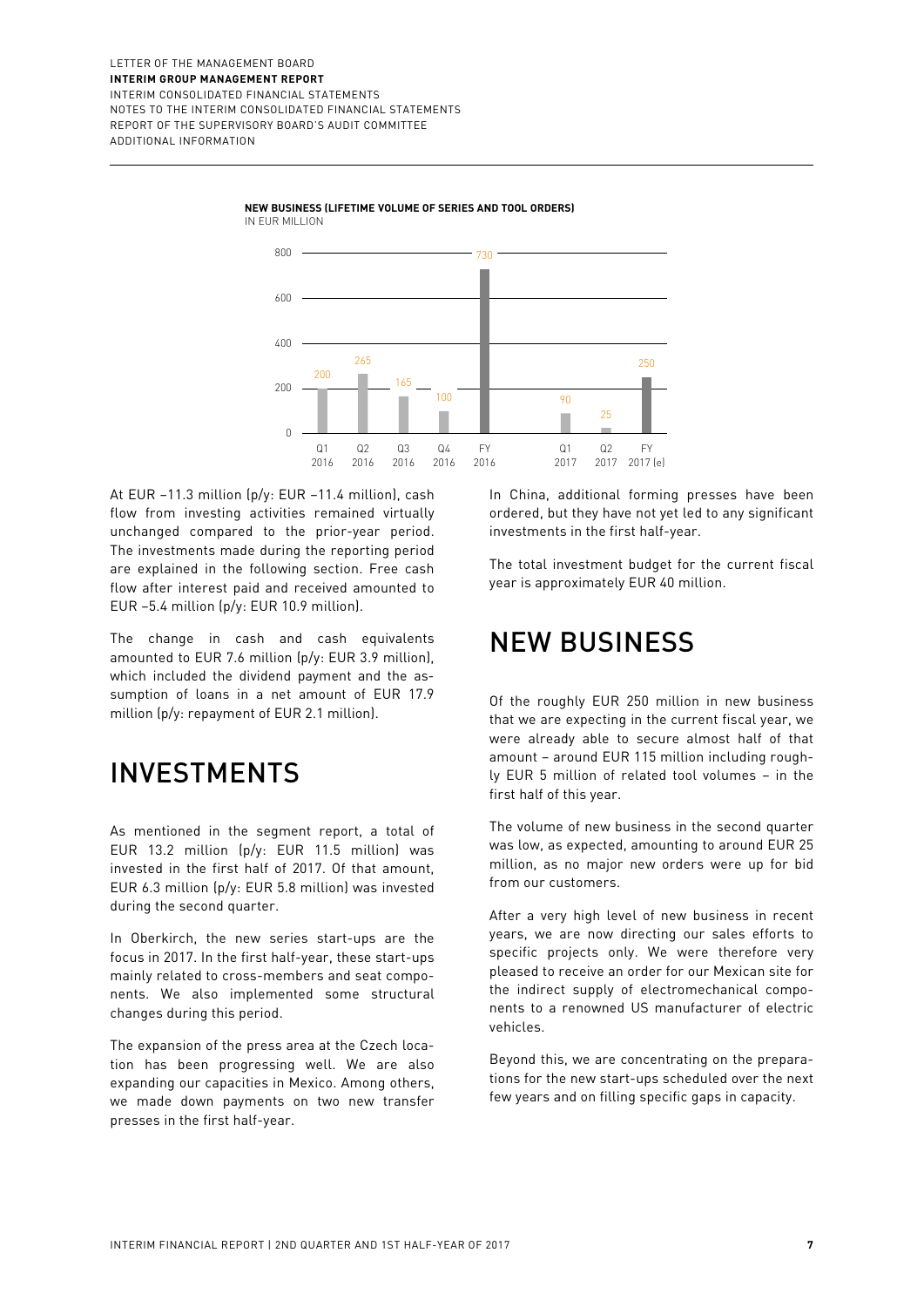# REPORT ON OPPORTU-NITIES AND RISKS

The opportunities and risks presented in the 2016 annual report for the development of the PWO Group and its segments remain valid.

In our annual report, we stated that our earnings development in 2017 may be particularly affected by performance risk due to increased capacity utilization as well as material price risk.

In the first half of the year, customer call orders were even higher than expected. The established locations in Germany, Canada and Czechia were able to master the situation well as was Mexico. In China, we have now adjusted the production processes to allow us to return to the usual production rhythm during the third quarter. However, there are still risks associated with the upcoming complex start-ups and ramp-ups planned.

With regard to material price risks, we must now assume it is unlikely that we will be able to pass on the full cost increases still in the current year. We also have the new added tax risk from a tax audit being conducted on Progress-Werk Oberkirch AG for the years 2012 to 2015.

Projections about the future development of exchange rates are not part of our corporate forecasts. We enter into the appropriate hedging transactions to avoid currency risks with the aim of hedging the currency parities on which the contracts are based so that we can lock in the expected contribution margins. Additional risks are mainly related to inter-company loans. Since these loans are not subject to economic risk, they are only partially hedged.

# REPORT ON FORECASTS AND OUTLOOK

The positive revenue development in the first three months of the current fiscal year continued into the reporting quarter. Our 2017 revenue target of around EUR 450 million, roughly EUR 20 million of which stems from material price effects, now appears to be conservative.

Although the stronger-than-expected growth offers earnings opportunities, it is also associated with additional expenses at some locations. Overall, we expect that both developments will offset one another and therefore confirm our forecast for EBIT before currency effects of EUR 23 to 24 million.

The Group's balance sheet and cash flow are still characterized by high tool inventories. We assume that a significant portion of these inventories will be invoiced in the course of the second half of 2017. Until now, we have used only just under onethird of our investment budget of EUR 40 million.

Our forecast for positive free cash flow and a consolidation of the equity ratio and dynamic leverage ratio at the last year's levels continue to apply under the condition stated in the 2016 annual report: the consistent and effective management of investments.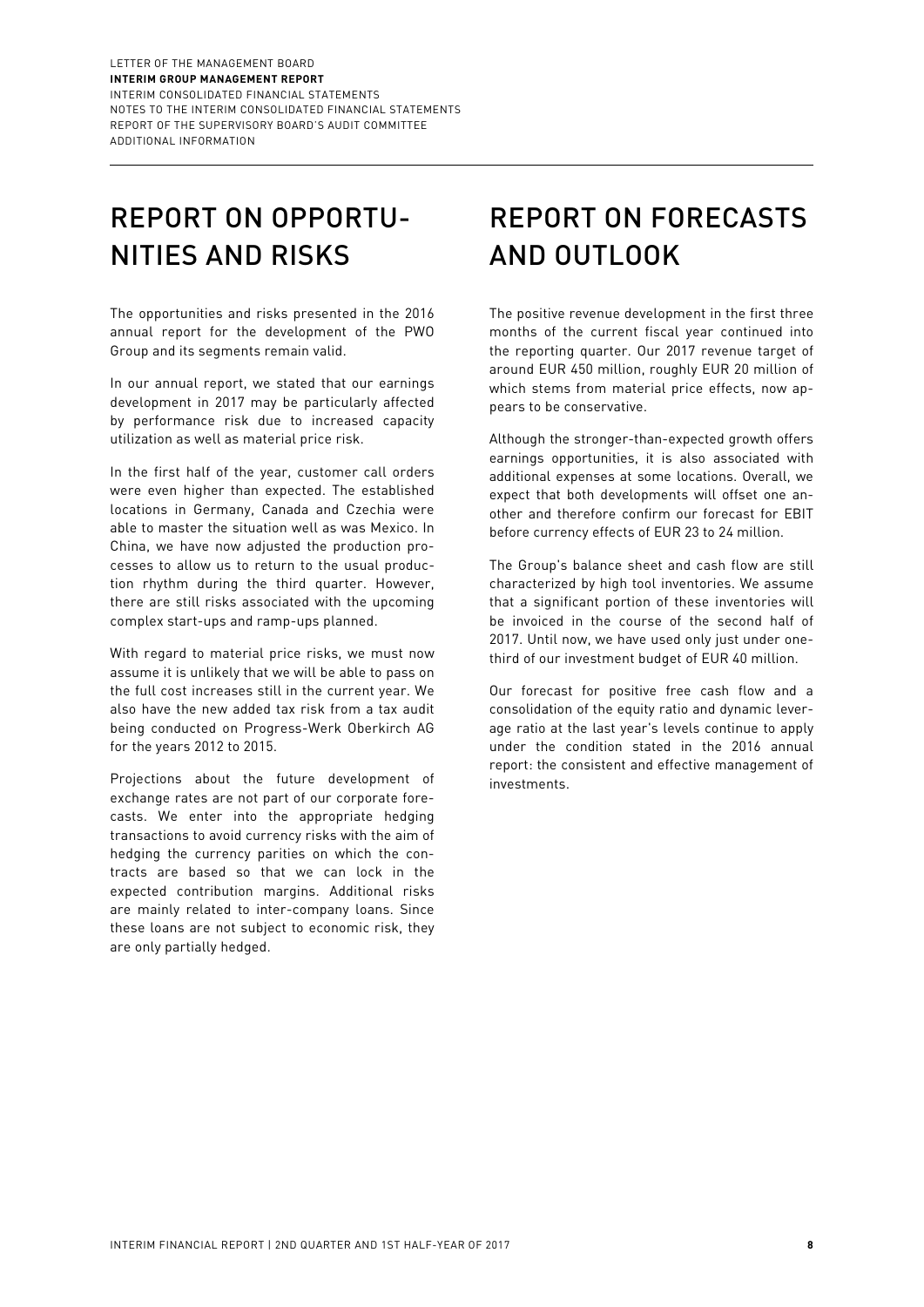# RESPONSIBILITY STATEMENT

"To the best of our knowledge, and in accordance with the applicable reporting principles for interim financial reporting, the interim consolidated financial statements give a true and fair view of the Group's net assets, financial position and results of operations, and the interim group management report provides a fair review of the development and performance of the business and the position of the Group together with a description of the principal opportunities and risks associated with the Group's expected development during the remainder of the financial year."

Oberkirch, July 25, 2017

The Management Board

Dr. Volker Simon (Speaker) Bernd Bartmann Johannes Obrecht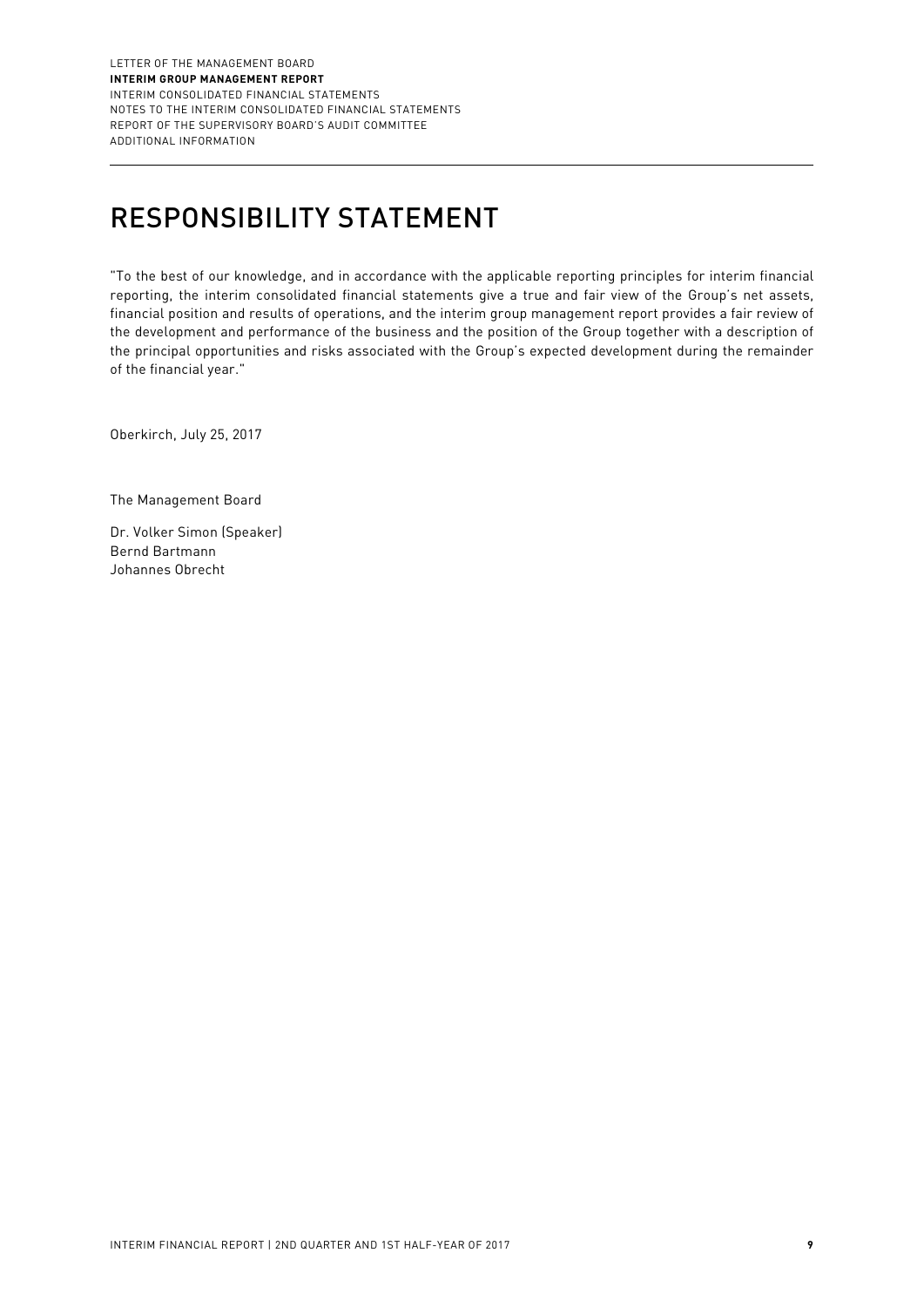# CONSOLIDATED INCOME STATEMENT

| <b>EURK</b>                                                                   |         |         |         |         |
|-------------------------------------------------------------------------------|---------|---------|---------|---------|
|                                                                               | Q2 2017 | % share | Q2 2016 | % share |
| Revenue                                                                       | 116,011 | 95.0    | 104,993 | 95.7    |
| Change in finished goods and work-in-progress /<br>other own work capitalized | 6,085   | 5.0     | 4,704   | 4.3     |
| <b>TOTAL OUTPUT</b>                                                           | 122,096 | 100.0   | 109,697 | 100.0   |
| Other operating income                                                        | 4,455   | 3.6     | 624     | 0.6     |
| Cost of materials                                                             | 68,996  | 56.5    | 58,209  | 53.1    |
| Staff costs                                                                   | 30,138  | 24.7    | 28,993  | 26.4    |
| Depreciation and amortization                                                 | 5,944   | 4.8     | 6,430   | 5.9     |
| Other operating expenses                                                      | 16,251  | 13.3    | 10,286  | 9.4     |
| <b>EBIT</b>                                                                   | 5,222   | 4.3     | 6,403   | 5.8     |
| <b>Financial expenses</b>                                                     | 1,362   | 1.1     | 1,377   | 1.2     |
| <b>EBT</b>                                                                    | 3,860   | 3.2     | 5,026   | 4.6     |
| Income taxes                                                                  | 803     | 0.7     | 1,515   | 1.4     |
| NET INCOME FOR THE PERIOD                                                     | 3,057   | 2.5     | 3,511   | 3.2     |
| Earnings per share in EUR                                                     | 0.98    |         | 1.12    |         |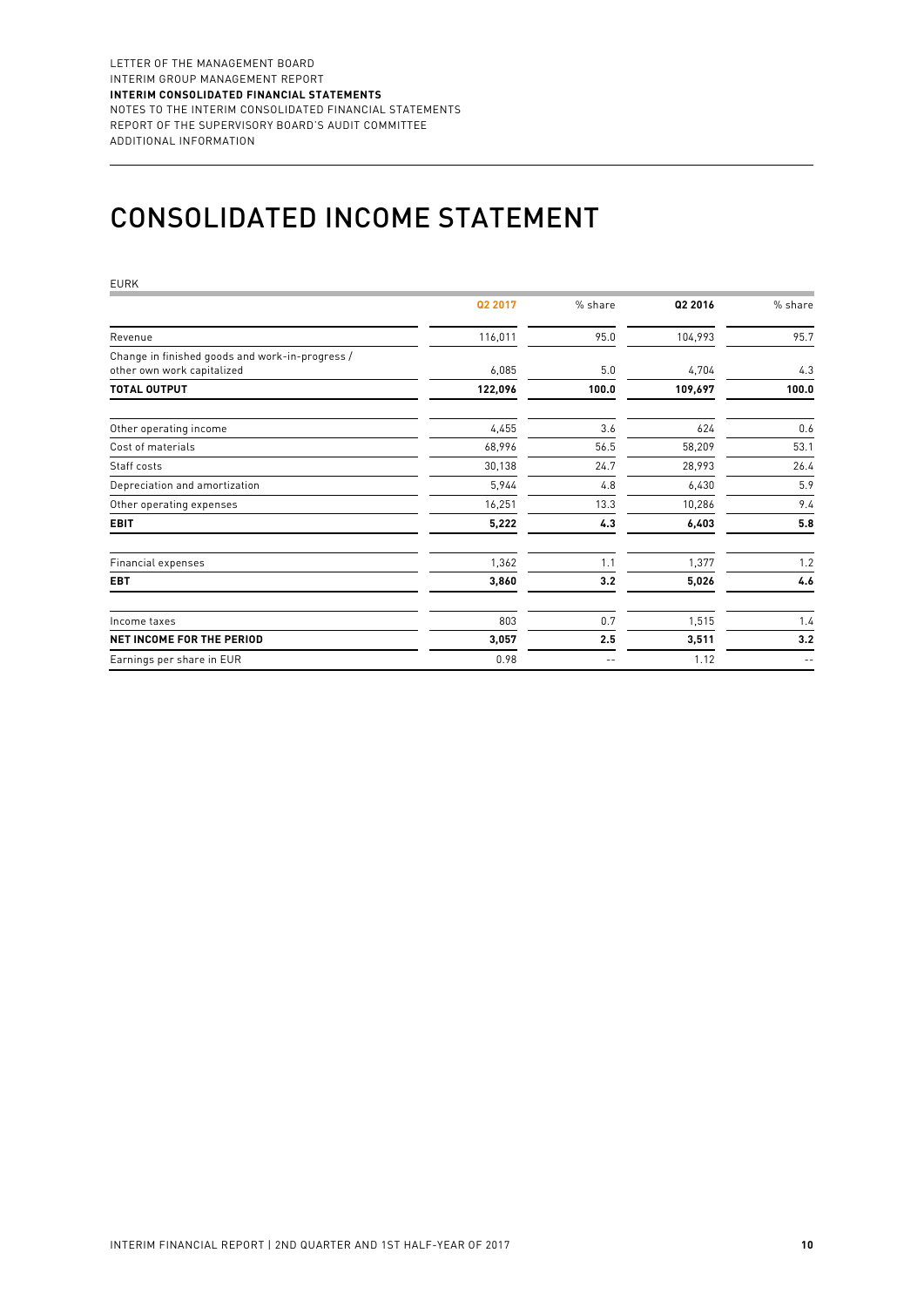# CONSOLIDATED INCOME STATEMENT

| <b>EURK</b>                                                                   |             |         |             |         |
|-------------------------------------------------------------------------------|-------------|---------|-------------|---------|
|                                                                               | 1st HY 2017 | % share | 1st HY 2016 | % share |
| Revenue                                                                       | 233,114     | 95.5    | 208,661     | 99.4    |
| Change in finished goods and work-in-progress /<br>other own work capitalized | 10,972      | 4.5     | 1,275       | 0.6     |
| <b>TOTAL OUTPUT</b>                                                           | 244,086     | 100.0   | 209,936     | 100.0   |
| Other operating income                                                        | 6,313       | 2.6     | 3,286       | 1.6     |
| Cost of materials                                                             | 136,459     | 55.9    | 110,717     | 52.7    |
| Staff costs                                                                   | 61,608      | 25.2    | 57,492      | 27.4    |
| Depreciation and amortization                                                 | 12,045      | 4.9     | 12,620      | 6.0     |
| Other operating expenses                                                      | 29,897      | 12.3    | 22,390      | 10.7    |
| <b>EBIT</b>                                                                   | 10,390      | 4.3     | 10,003      | 4.8     |
| <b>Financial expenses</b>                                                     | 2,741       | 1.1     | 2,813       | 1.4     |
| <b>EBT</b>                                                                    | 7,649       | 3.1     | 7,190       | 3.4     |
| Income taxes                                                                  | 1,742       | 0.7     | 2,359       | 1.1     |
| NET INCOME FOR THE PERIOD                                                     | 5,907       | 2.4     | 4,831       | 2.3     |
| Earnings per share in EUR                                                     | 1.89        |         | 1.55        |         |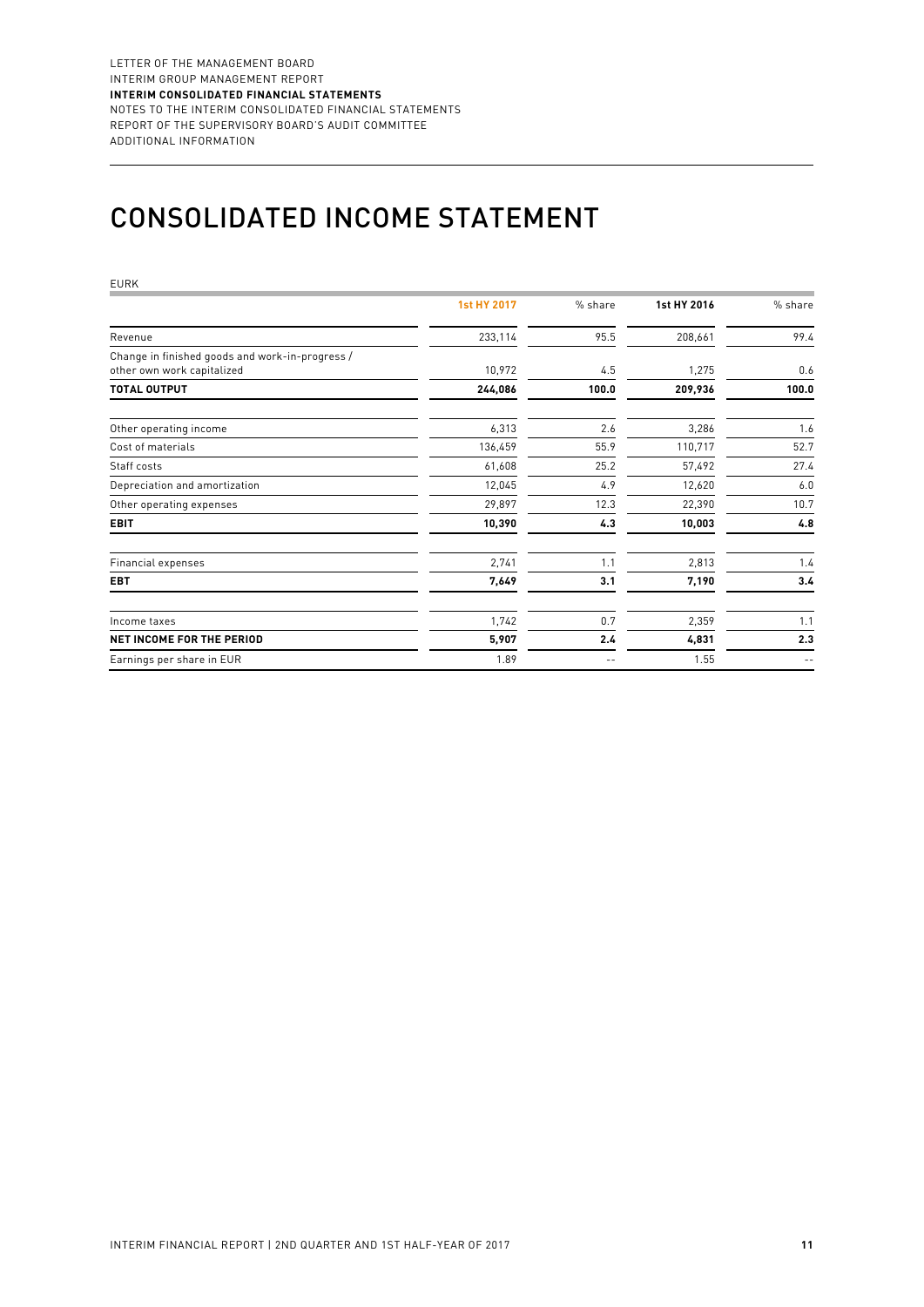# CONSOLIDATED STATEMENT OF COMPREHENSIVE INCOME

| <b>EURK</b>                                                         |                     |                     |
|---------------------------------------------------------------------|---------------------|---------------------|
|                                                                     | Q <sub>2</sub> 2017 | Q <sub>2</sub> 2016 |
| <b>NET INCOME FOR THE PERIOD</b>                                    | 3,057               | 3,511               |
| Net gains/losses from cash flow hedges                              | 3,004               | $-429$              |
| Tax effect                                                          | $-789$              | 126                 |
| Items that may be reclassified to profit and loss in future periods | 2,215               | -303                |
| <b>Currency translation differences</b>                             | -990                | 294                 |
| Actuarial gains/losses from defined benefit pension plans           | 909                 | $-5,327$            |
| Tax effect                                                          | $-258$              | 1,515               |
| Items that will not be reclassified to profit and loss              | 651                 | $-3,812$            |
| OTHER COMPREHENSIVE INCOME AFTER TAX                                | 1,876               | $-3,821$            |
| TOTAL COMPREHENSIVE INCOME AFTER TAX                                | 4,933               | $-310$              |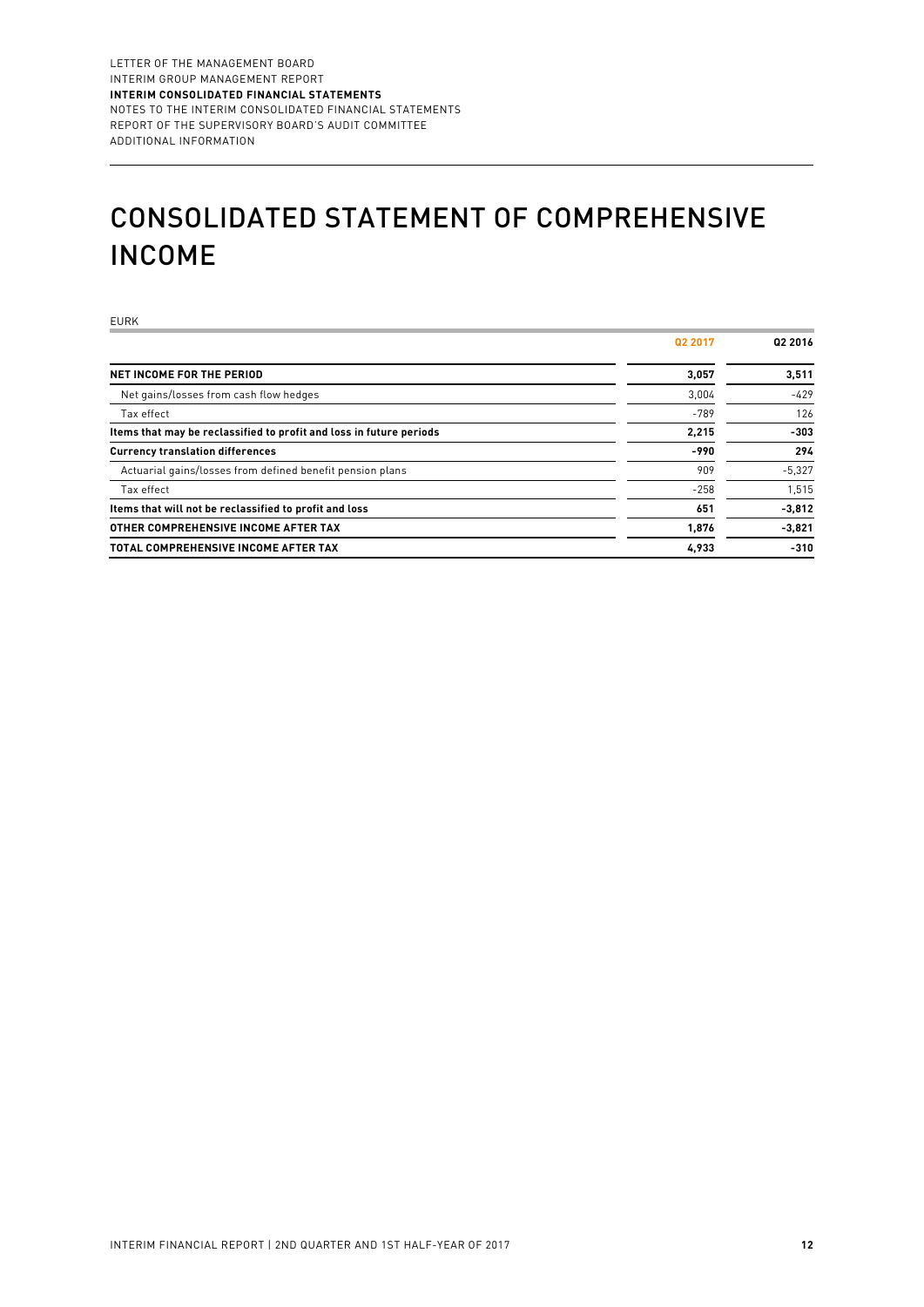# CONSOLIDATED STATEMENT OF COMPREHENSIVE INCOME

| <b>EURK</b>                                                         |             |             |
|---------------------------------------------------------------------|-------------|-------------|
|                                                                     | 1st HY 2017 | 1st HY 2016 |
| <b>NET INCOME FOR THE PERIOD</b>                                    | 5,907       | 4,831       |
| Net gains from cash flow hedges                                     | 4,960       | 2,744       |
| Tax effect                                                          | $-1,351$    | $-745$      |
| Items that may be reclassified to profit and loss in future periods | 3,609       | 1,999       |
| <b>Currency translation differences</b>                             | $-1,171$    | $-163$      |
| Actuarial gains/losses from defined benefit pension plans           | 909         | $-12,711$   |
| Tax effect                                                          | $-258$      | 3,614       |
| Items that will not be reclassified to profit and loss              | 651         | $-9,097$    |
| OTHER COMPREHENSIVE INCOME AFTER TAX                                | 3,089       | $-7,261$    |
| TOTAL COMPREHENSIVE INCOME AFTER TAX                                | 8,996       | $-2,430$    |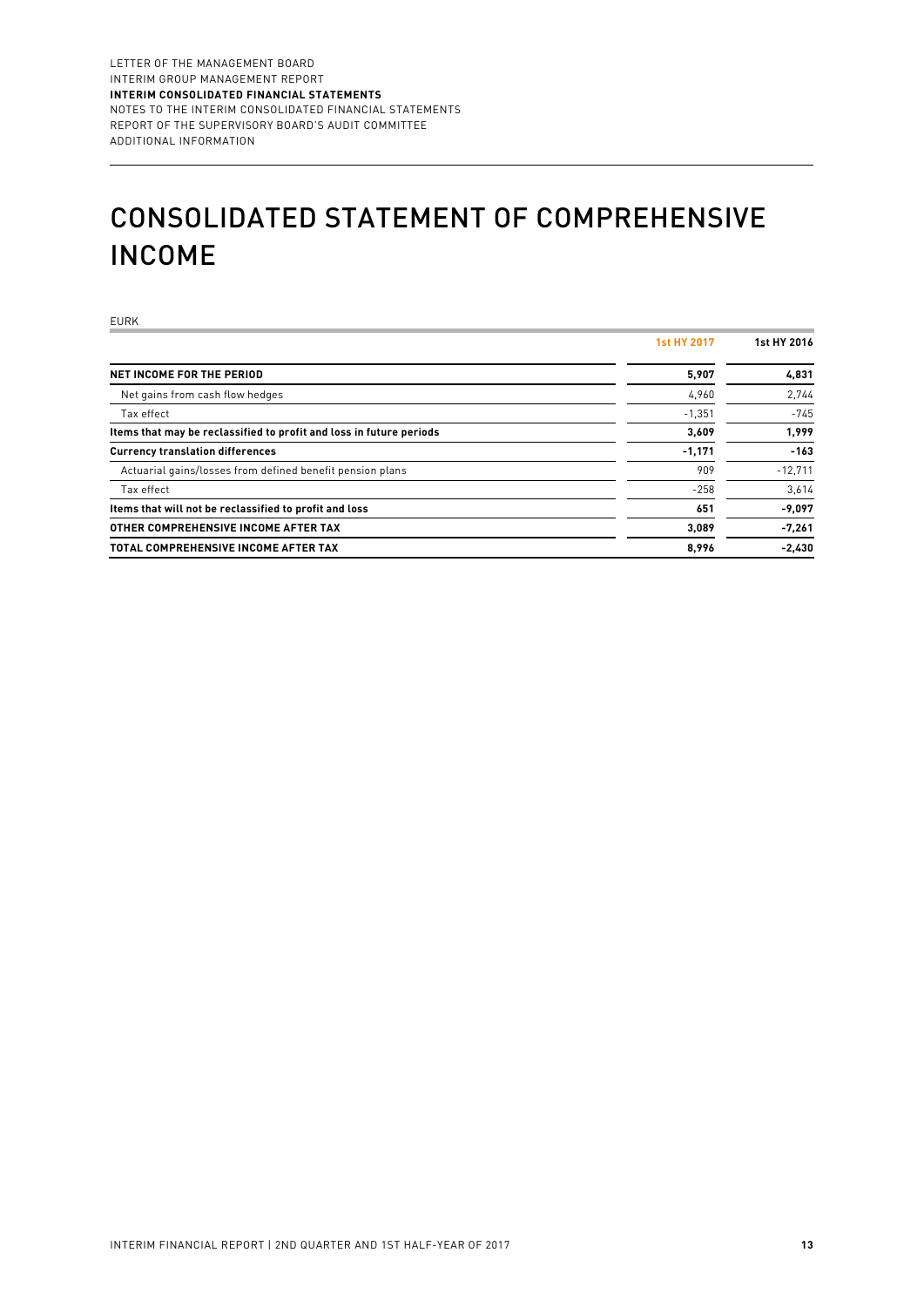# CONSOLIDATED BALANCE SHEET

#### **ASSETS**

| <b>EURK</b>                   |               |               |
|-------------------------------|---------------|---------------|
|                               | Jun. 30, 2017 | Dec. 31, 2016 |
| Property, plant and equipment | 174,146       | 176,637       |
| Intangible assets             | 11,185        | 11,452        |
| Deferred tax assets           | 12,654        | 13,400        |
| <b>NON-CURRENT ASSETS</b>     | 197,985       | 201,489       |
| Inventories                   | 110,878       | 97,104        |
| Receivables and other assets  | 70,146        | 58,491        |
| Other financial assets        | 2,701         | 192           |
| Income tax receivables        | 2,245         | 129           |
| Cash and cash equivalents     | 5,939         | 2,014         |
| <b>CURRENT ASSETS</b>         | 191,909       | 157,930       |
| <b>TOTAL ASSETS</b>           | 389,894       | 359,419       |

#### **EQUITY AND LIABILITIES**

EURK

|                                            | Jun. 30, 2017 | Dec. 31, 2016 |
|--------------------------------------------|---------------|---------------|
| <b>EQUITY</b>                              | 110,532       | 106,536       |
| Non-current financial liabilities          | 92,503        | 87,395        |
| Provisions for pensions                    | 52,387        | 52,927        |
| Other provisions                           | 1,653         | 1,732         |
| Deferred tax liabilities                   | 203           | 0             |
| <b>NON-CURRENT LIABILITIES</b>             | 146,746       | 142,054       |
| Current portion of provisions for pensions | 1,540         | 1,540         |
| Current portion of other provisions        | 1,717         | 1,231         |
| Trade payables and other liabilities       | 76,510        | 54,103        |
| Other financial liabilities                | 4,057         | 14,878        |
| Current financial liabilities              | 48,792        | 39,077        |
| <b>CURRENT LIABILITIES</b>                 | 132,616       | 110,829       |
| <b>TOTAL EQUITY AND LIABILITIES</b>        | 389,894       | 359,419       |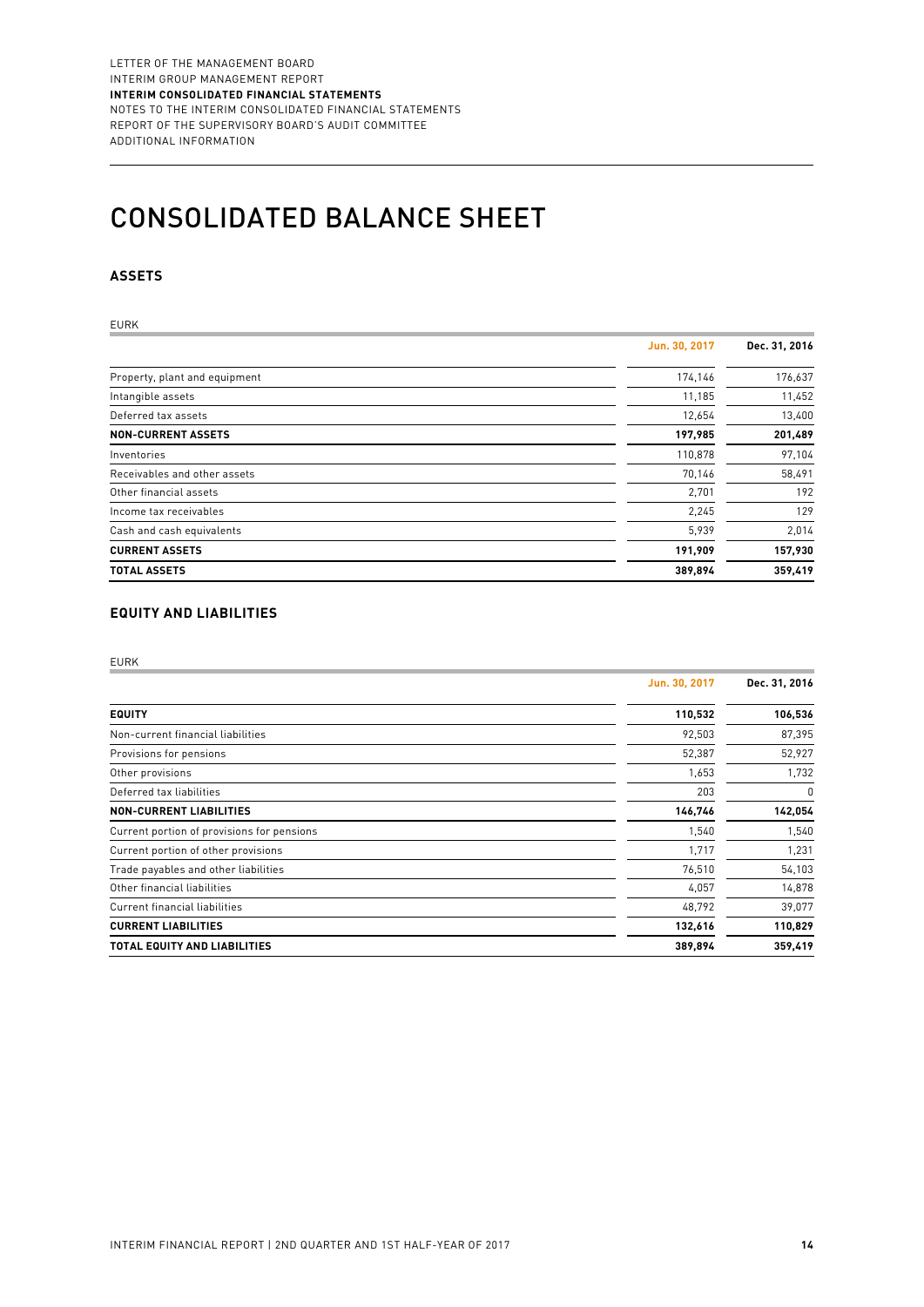## CONSOLIDATED STATEMENT OF CHANGES IN EQUITY

EURK

|                                             |                              |                     |                             |                                              | <b>Equity attributable to PWO AG shareholders</b>                                                    |                            |              |
|---------------------------------------------|------------------------------|---------------------|-----------------------------|----------------------------------------------|------------------------------------------------------------------------------------------------------|----------------------------|--------------|
|                                             |                              |                     |                             |                                              | Other components of equity<br>Items that may be reclassified to<br>profit and loss in future periods |                            |              |
|                                             | <b>Subscribed</b><br>capital | Capital<br>reserves | <b>Retained</b><br>earnings | <b>Defined</b><br>benefit pen-<br>sion plans | <b>Currency</b><br>translation<br>differences                                                        | <b>Cash flow</b><br>hedges | <b>Total</b> |
| <b>JANUARY 1, 2016</b>                      | 9,375                        | 37,494              | 68,913                      | $-12,003$                                    | 3,382                                                                                                | $-4,050$                   | 103,111      |
| Net income for the period                   |                              |                     | 4,831                       |                                              |                                                                                                      |                            | 4,831        |
| Other comprehensive income                  |                              |                     |                             | $-9,097$                                     | $-163$                                                                                               | 1,999                      | $-7,261$     |
| <b>TOTAL COMPREHENSIVE</b><br><b>INCOME</b> | 9,375                        | 37,494              | 73,744                      | $-21,100$                                    | 3,219                                                                                                | $-2,051$                   | 100,681      |
| Dividend payment                            |                              |                     | $-4,844$                    |                                              |                                                                                                      |                            | $-4,844$     |
| <b>JUNE 30, 2016</b>                        | 9,375                        | 37,494              | 68,900                      | $-21,100$                                    | 3,219                                                                                                | $-2,051$                   | 95,837       |
| <b>JANUARY 1, 2017</b>                      | 9,375                        | 37,494              | 73,591                      | $-14,614$                                    | 3,639                                                                                                | $-2,949$                   | 106,536      |
| Net income for the period                   |                              |                     | 5,907                       |                                              |                                                                                                      |                            | 5,907        |
| Other comprehensive income                  |                              |                     |                             | 651                                          | $-1,171$                                                                                             | 3,609                      | 3,089        |
| <b>TOTAL COMPREHENSIVE</b><br><b>INCOME</b> | 9,375                        | 37,494              | 79,498                      | $-13,963$                                    | 2,468                                                                                                | 660                        | 115,532      |
| Dividend payment                            |                              |                     | $-5,000$                    |                                              |                                                                                                      |                            | $-5,000$     |
| <b>JUNE 30, 2017</b>                        | 9,375                        | 37,494              | 74,498                      | $-13,963$                                    | 2,468                                                                                                | 660                        | 110.532      |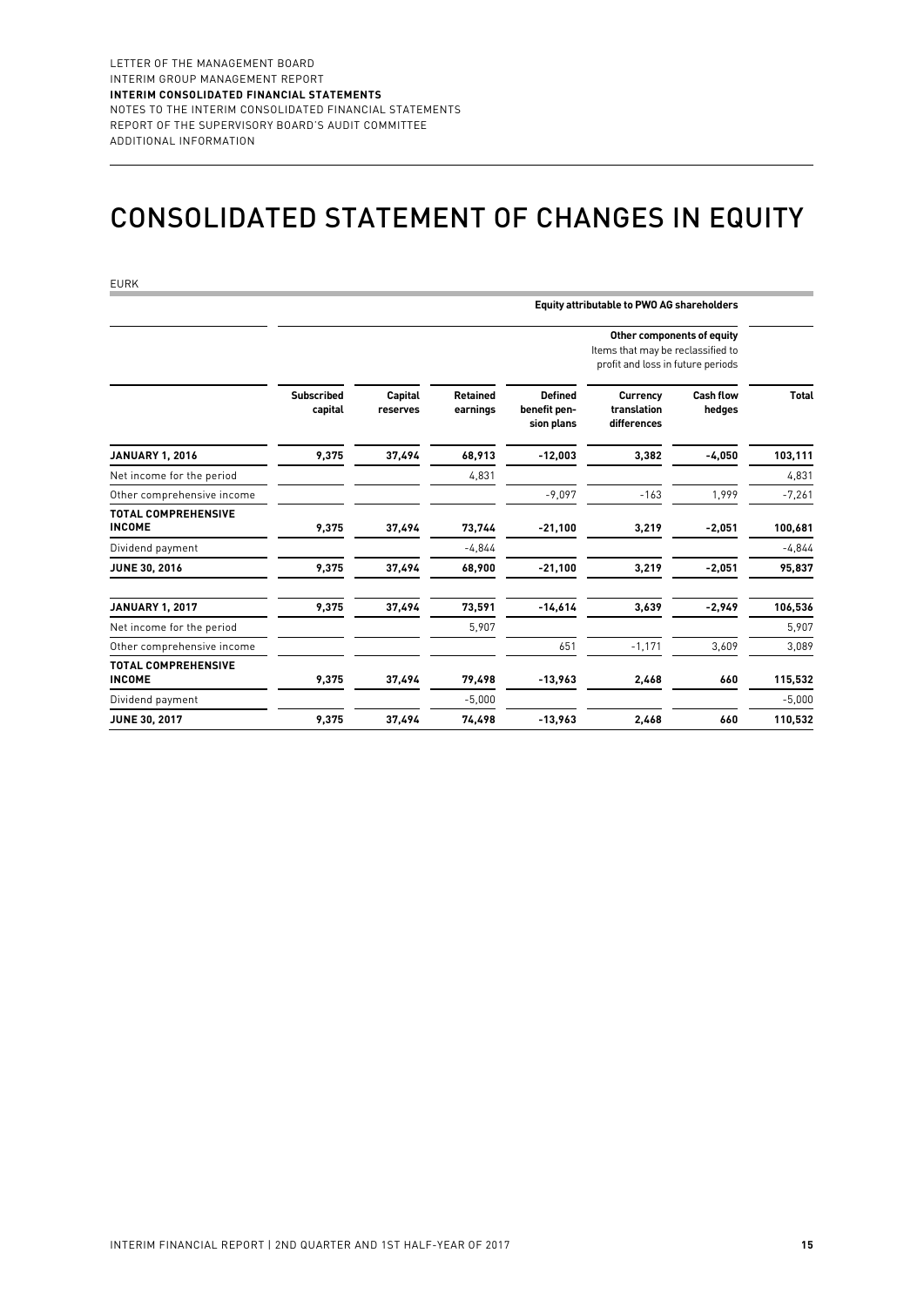## CONSOLIDATED STATEMENT OF CASH FLOWS

| <b>EURK</b>                                                                           |                    |             |
|---------------------------------------------------------------------------------------|--------------------|-------------|
|                                                                                       | <b>1st HY 2017</b> | 1st HY 2016 |
| Net income for the period                                                             | 5,907              | 4,831       |
| Depreciation of property, plant and equipment and intangible assets, net of write-ups | 12,045             | 12,620      |
| Income tax expense/refund                                                             | 1.742              | 2,359       |
| Interest income and expenses                                                          | 2,741              | 2,813       |
| Change in current assets                                                              | $-31,827$          | $-2,711$    |
| Change in current liabilities (excluding financial liabilities)                       | 11,570             | 4,870       |
| Change in non-current liabilities (excluding financial liabilities)                   | $-1,530$           | 12,304      |
| Income taxes paid                                                                     | $-4,793$           | $-1,971$    |
| Other non-cash expenses/income                                                        | 12.083             | $-10.869$   |
| Gains/losses on disposal of property, plant and equipment                             | 19                 | 38          |
| <b>CASH FLOW FROM OPERATING ACTIVITIES</b>                                            | 7,957              | 24,284      |
| Proceeds from disposal of property, plant and equipment                               | 35                 | 25          |
| Payments for investments in property, plant and equipment                             | $-10.907$          | $-11.085$   |
| Payments for investments in intangible assets                                         | $-477$             | $-295$      |
| CASH FLOW FROM INVESTING ACTIVITIES                                                   | $-11,349$          | $-11,355$   |
| Dividends paid                                                                        | $-5,000$           | $-4,844$    |
| Interest paid                                                                         | $-2,009$           | $-2,058$    |
| Interest received                                                                     | 31                 | 8           |
| Proceeds from borrowings                                                              | 52,532             | 10,975      |
| Repayment of borrowings                                                               | $-34,589$          | $-13,098$   |
| <b>CASH FLOW FROM FINANCING ACTIVITIES</b>                                            | 10,965             | $-9,017$    |
| Net change in cash and cash equivalents                                               | 7,573              | 3,912       |
| Effect of exchange rates on cash and cash equivalents                                 | 217                | 13          |
| Cash and cash equivalents as of January 1                                             | $-11.782$          | $-7,308$    |
| CASH AND CASH EQUIVALENTS AS OF JUNE 30                                               | $-3,992$           | $-3,383$    |
| of which cash and cash equivalents                                                    | 5,939              | 11,964      |
| of which bank borrowings due on demand                                                | $-9,931$           | $-15,347$   |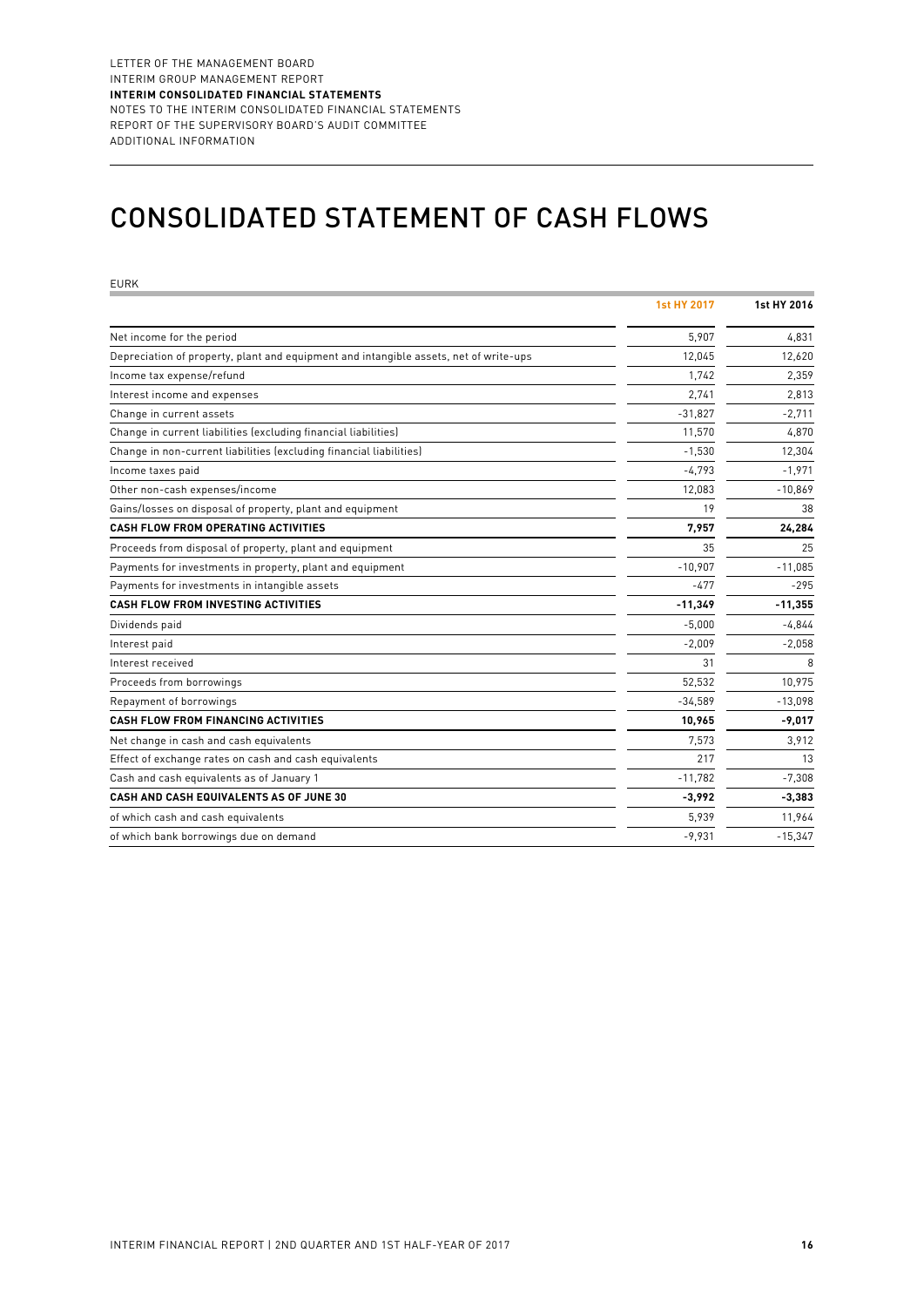# NOTES TO THE INTERIM CONSOLIDATED FINANCIAL STATEMENTS

### COMPANY INFORMATION

Progress-Werk Oberkirch AG is a listed stock corporation headquartered at Industriestraße 8, 77704 Oberkirch, Germany. The Company is registered and recorded in the commercial register of the District Court of Freiburg under HRB 490007. The currently applicable Articles of Association are those in the version dated May 26, 2015. The Company's fiscal year corresponds to the calendar year. PWO's main business activities are the development and production of advanced metal components and subsystems using lightweight construction for automobile safety and comfort.

The condensed interim consolidated financial statements of Progress-Werk Oberkirch AG (PWO) and its subsidiaries for the second quarter and first half-year of 2017 were authorized by the Management Board on the basis of a resolution passed on July 25, 2017 and were subsequently submitted to the Supervisory Board's Audit Committee for examination.

### ACCOUNTING POLICIES

#### **BASIS OF PRESENTATION**

These condensed interim consolidated financial statements as of June 30, 2017 were prepared in accordance with IAS 34 "Interim Financial Reporting." All of the International Financial Reporting Standards (IFRS), including the interpretation of the IFRS Interpretations Committee (IFRIC) that were adopted into EU law by the European Commission and which were mandatorily applicable as of the reporting date, were applied as of the reporting date.

These interim consolidated financial statements do not contain all of the information and disclosures required for consolidated financial statements at the end of the financial year, and, therefore, should be read in conjunction with the annual consolidated financial statements as of December 31, 2016. In principle, the accounting policies used in preparing the interim consolidated financial statements are the same as those used for the consolidated financial statements as of December 31, 2016. Detailed explanations are provided on page 70 et sqq. of the notes to the 2016 Annual Report.

The interim consolidated financial statements and the interim management report are subject neither to an external audit nor to an auditor's review.

#### **CURRENCY TRANSLATION**

The financial statements of the companies included in the interim consolidated financial statements that were prepared using foreign currencies were translated using the following exchange rates:

|        |            |               | <b>Closing rate</b> |             | Average rate |
|--------|------------|---------------|---------------------|-------------|--------------|
|        |            | Jun. 30, 2017 | Jun. 30, 2016       | 1st HY 2017 | 1st HY 2016  |
| China  | CNY        | 7.74          | 7.38                | 7.44        | 7.29         |
| Canada | CAD        | 1.48          | 1.44                | 1.44        | 1.49         |
| Mexico | <b>USD</b> | 1.14          | 1.11                | 1.08        | 1.12         |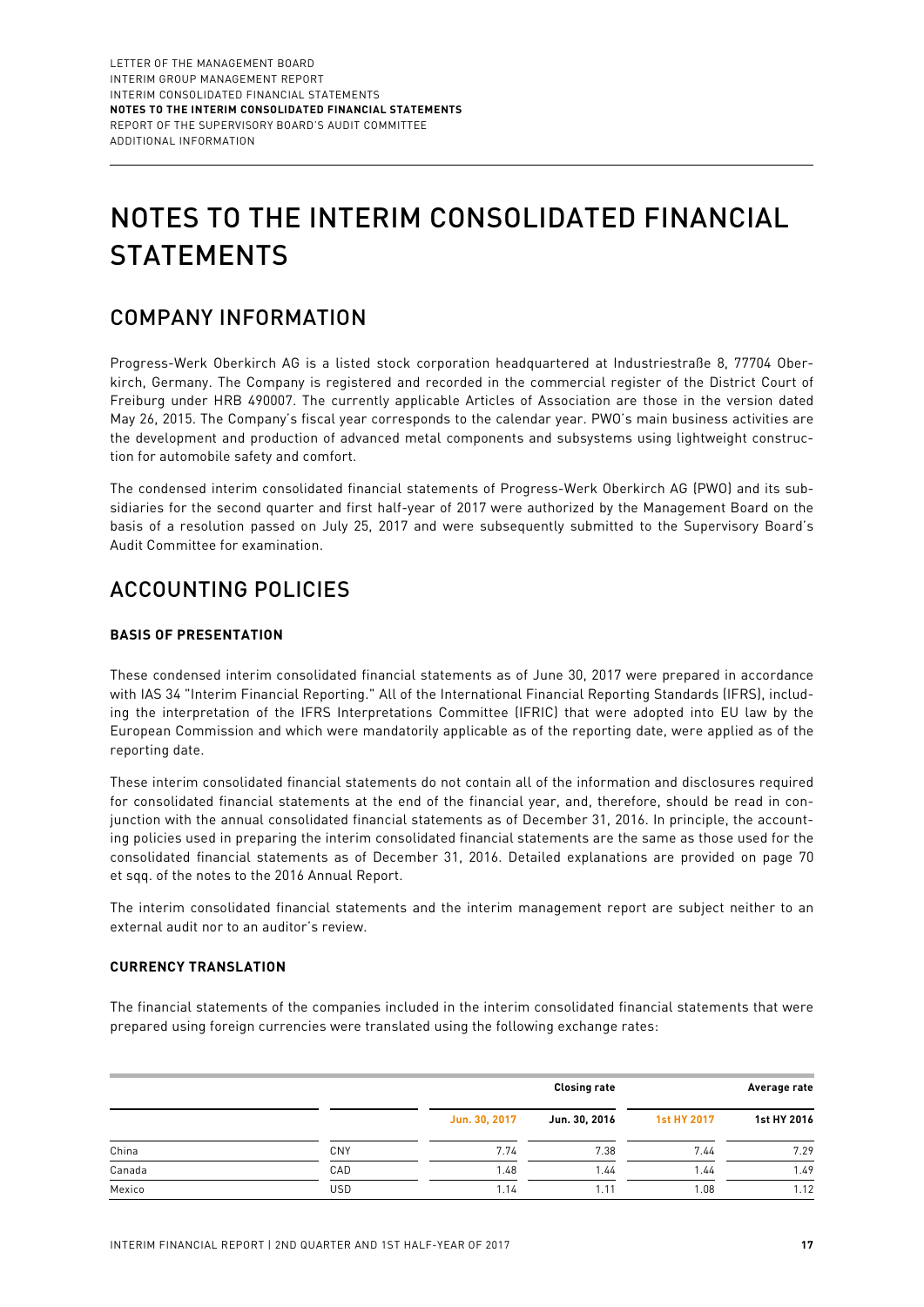#### **TAXES**

In accordance with IAS 34, income tax expenses in the reporting period were recognized based on the tax rate expected for the full year.

### CHANGES IN ACCOUNTING POLICIES

The same accounting methods that were applied in the preparation of the consolidated financial statements as of December 31, 2016 were used in the preparation of the condensed interim consolidated financial statements.

The IASB and the IFRS Interpretations Committee have issued the following standards and interpretations, which were adopted by the EU in the 2017 fiscal year but are not yet mandatory or have not yet been incorporated into EU law.

As of June 30, 2017, no early application was made by the PWO Group with respect to standards that were not yet mandatory.

| Title / Announcement                                        | Applicable time<br>frame | <b>Anticipated amendments</b>                                                                                                                                                                                                                                                                                                                                                                                                                                                                                      | Anticipated impact on the PWO Group                                                                                                                                                                                                                                                                                                                                                                                                                                                                                                                                                                                                                                                                                                                                                                                                                                                                             |
|-------------------------------------------------------------|--------------------------|--------------------------------------------------------------------------------------------------------------------------------------------------------------------------------------------------------------------------------------------------------------------------------------------------------------------------------------------------------------------------------------------------------------------------------------------------------------------------------------------------------------------|-----------------------------------------------------------------------------------------------------------------------------------------------------------------------------------------------------------------------------------------------------------------------------------------------------------------------------------------------------------------------------------------------------------------------------------------------------------------------------------------------------------------------------------------------------------------------------------------------------------------------------------------------------------------------------------------------------------------------------------------------------------------------------------------------------------------------------------------------------------------------------------------------------------------|
| IFRS 9:<br><b>Financial Instruments</b>                     | Jan. 1, 2018             | The final version of IFRS 9 as a complete<br>standard includes all previously pub-<br>lished regulations and has merged these<br>with the new regulations for the recogni-<br>tion of impairments and limited changes<br>to the classification and measurement of<br>financial assets. Except for the topic<br>"Macro Hedging," this concludes the<br>project of revising financial instruments<br>accounting and the complete replacement<br>of IAS 39 "Financial Instruments: Recog-<br>nition and Measurement." | The analyses and measures regarding the<br>potential impact on the Group's net<br>assets, financial position and results of<br>operations described in the 2016 annual<br>report have not yet been finalized. A<br>quantification of the effects from the<br>application of the new standard will be<br>made at a later date after completion of<br>the detailed analysis.                                                                                                                                                                                                                                                                                                                                                                                                                                                                                                                                      |
| <b>IFRS 15:</b><br>Revenue from contracts with<br>customers | Jan. 1. 2018             | The new standard includes a single,<br>comprehensive model and extensive<br>quidance on how entities shall recognize<br>revenue from contracts with customers.<br>The standard replaces IAS 11 Construc-<br>tion Contracts, IAS 18 Revenue and the<br>related interpretations.                                                                                                                                                                                                                                     | The internal project described in the 2016<br>annual report with regard to the detailed<br>analysis of the effects and implementa-<br>tion aspects of IFRS 15 has not yet been<br>completed. The first project phase<br>(analysis of the effects on existing con-<br>tracts) has been carried out in the mean-<br>time. The second phase of the project<br>with the aim of the Group-wide review of<br>the series and tool contracts concerned<br>and a concept devised for the reconcilia-<br>tion of the revenue recognition to the new<br>regulations of IFRS 15 has not yet been<br>completed. The review is very intensive<br>and time-consuming and calls for the<br>clarification of detailed questions in the<br>second half of 2017. A quantification of<br>the effects from the application of the<br>new standard will be made at a later date<br>after the completion of the next project<br>phase. |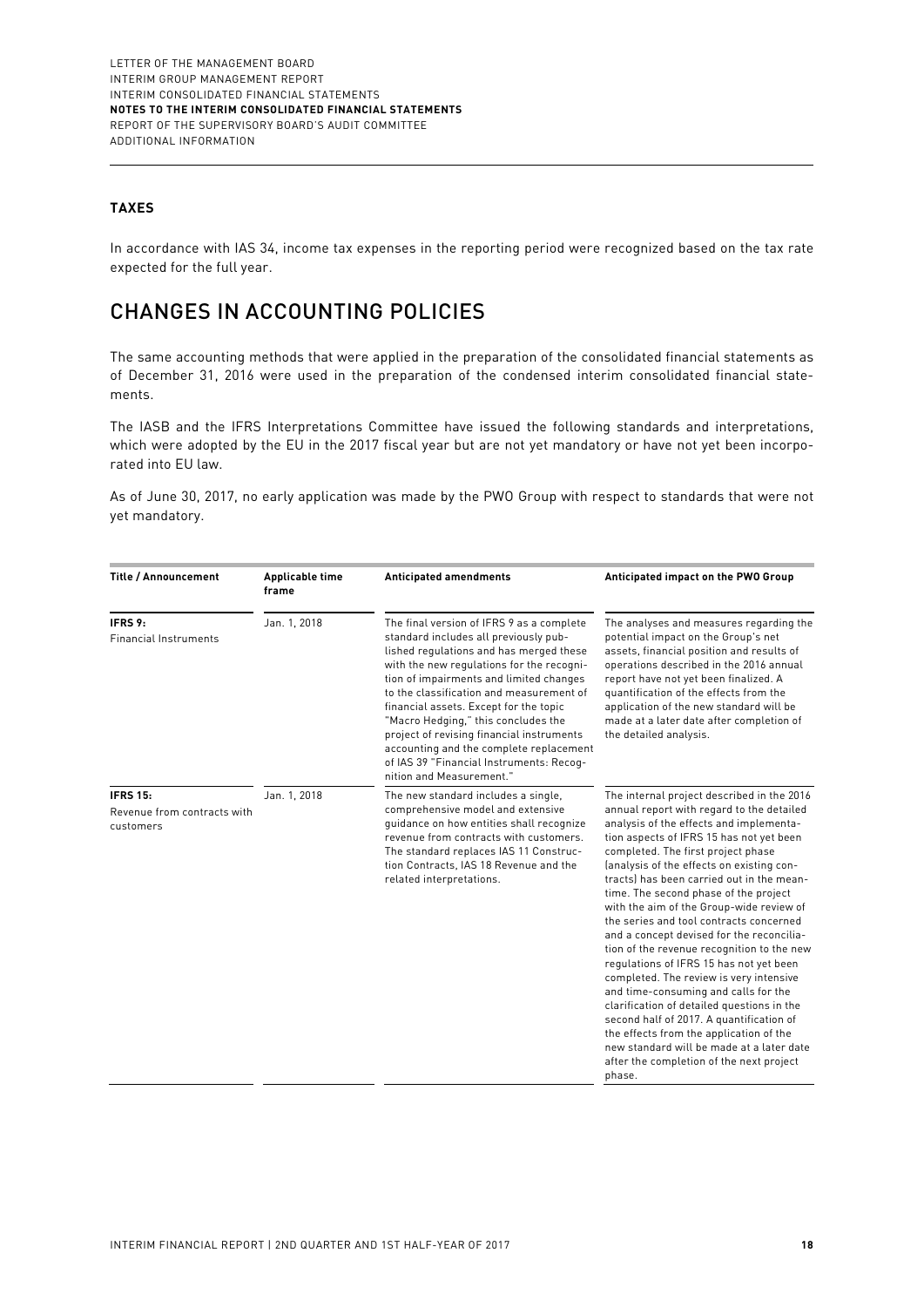| Title / Announcement                                                                                          | Applicable time<br>frame | <b>Anticipated amendments</b>                                                                                                                                                                                                                                                     | Anticipated impact on the PWO Group                                                                                                                                                                                                                                                                                                                                        |  |  |
|---------------------------------------------------------------------------------------------------------------|--------------------------|-----------------------------------------------------------------------------------------------------------------------------------------------------------------------------------------------------------------------------------------------------------------------------------|----------------------------------------------------------------------------------------------------------------------------------------------------------------------------------------------------------------------------------------------------------------------------------------------------------------------------------------------------------------------------|--|--|
| <b>IFRS 16:</b><br>Leases                                                                                     | Jan. 1, 2019             | New regulation for the accounting of<br>leases. In accordance with IFRS 16, the<br>lessee must now also account for all<br>leases (exceptions are current leases or<br>low-value lease items). The accounting of<br>leases by the lessor remains virtually<br>unchanged.          | The analysis of the effects of the potential<br>impact on the Group's net assets, finan-<br>cial position and results of operations<br>described in the 2016 Annual Report is<br>still at an early stage. A quantification of<br>the effects from the application of the<br>new standard will be made at a later date<br>when the detailed analysis has been<br>completed. |  |  |
| Amendments to IAS 7:<br>Disclosure Initiative:<br>Changes in liabilities arising<br>from financing activities | Jan. 1, 2017             | The amended standard supplements<br>IAS 7 with additional disclosure require-<br>ments in connection with liabilities from<br>financing activities.                                                                                                                               | The addition of a reconciliation statement<br>as of the beginning of the period to the<br>final reporting date with a distinction<br>made between cash and non-cash<br>changes. Disclosures for the comparable<br>period are not required upon first-time<br>application. Otherwise, the changes have<br>no effect.                                                        |  |  |
| <b>Amendments to IAS 12:</b><br>Recognition of deferred tax<br>assets for unrealized losses                   | Jan. 1, 2017             | The amendments remove primarily<br>uncertainties related to the recognition of<br>deferred tax assets on debt instruments<br>carried at fair value.                                                                                                                               | This amendment will not have any effect<br>on the Group since the amendment<br>corresponds to the current accounting<br>practice.                                                                                                                                                                                                                                          |  |  |
| <b>Clarifications to IFRS 15:</b><br>Revenue from Contracts<br>with Customers                                 | Jan. 1, 2018             | These clarifications address three issues<br>(identification of performance obligations,<br>principal-agent relationships and intel-<br>lectual property licenses) and aim to<br>facilitate transitional arrangements for<br>modified and completed contracts.                    | The effects of the amendments are<br>examined together with the implementa-<br>tion of IFRS 15.                                                                                                                                                                                                                                                                            |  |  |
| Annual improvement pro-<br>iect to IFRS:<br>Annual improvements to<br>IFRS 2014-2016                          | Jan. 1, 2017             | The amendments relevant to the Group<br>relate to IFRS 12. According to IFRS 12.5,<br>disclosures are also required if invest-<br>ments are classified as held for sale or<br>disposal. An exception exists only for<br>information explicitly excluded under<br>IFRS 12.B10-B16. | No effect.                                                                                                                                                                                                                                                                                                                                                                 |  |  |
| IFRIC 22:<br>Foreign Currency Transac-<br>tions and Advance Consider-<br>ation                                | Jan. 1, 2018             | Regulates the point in time of the<br>determination of the foreign currency<br>exchange rate for transactions with<br>advance payments in foreign currencies.                                                                                                                     | No material effect.                                                                                                                                                                                                                                                                                                                                                        |  |  |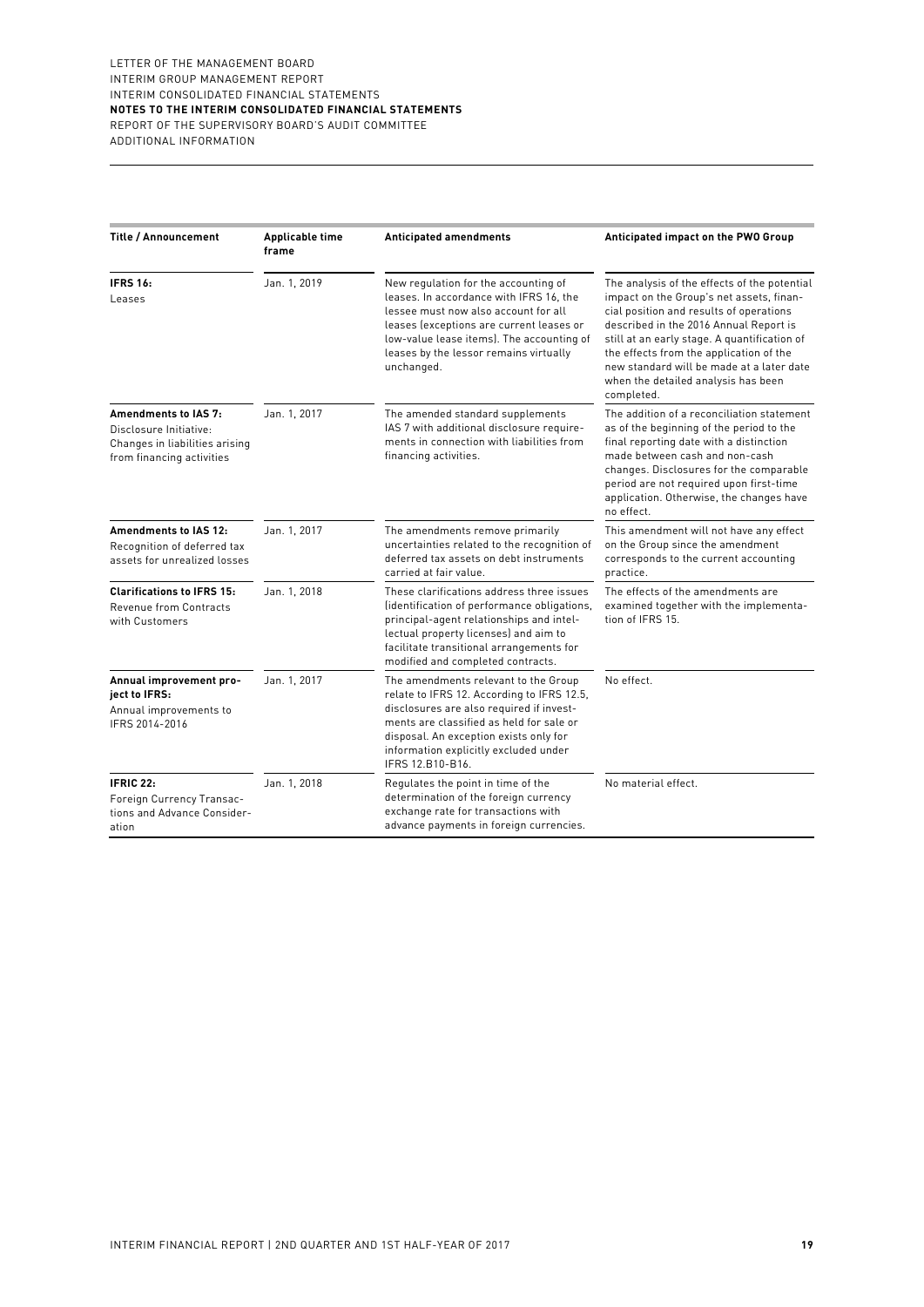## NOTES TO THE INCOME STATEMENT

#### **REVENUE**

The breakdown of Group revenue by location is shown in the segment reporting. Revenue in the reporting period was reduced by EURk 510 (p/y: EURk 724) due to the realization of hedging transactions.

#### **OTHER OWN WORK CAPITALIZED**

Other own work capitalized is comprised of EURk 306 (p/y: EURk 181) of development costs subject to mandatory capitalization according to IAS 38. These development costs are particularly related to investments in the development of cross-members as well as steering and air suspension components.

#### **OTHER OPERATING INCOME**

Other operating income primarily comprises currency gains in the amount of EURk 5,125 (p/y: EURk 2,520).

#### **OTHER OPERATING EXPENSES**

Other operating expenses primarily comprise the following items:

| <b>LVIVI</b>                  |             |             |
|-------------------------------|-------------|-------------|
|                               | 1st HY 2017 | 1st HY 2016 |
| Costs for temporary employees | 7,464       | 6,242       |
| Currency losses               | 7,051       | 3,987       |
| Maintenance costs             | 3.354       | 2,963       |
| Outgoing freight              | 2,829       | 1,517       |
| Leasing costs/rents           | 1,585       | 1,345       |
|                               |             |             |

#### **INCOME TAXES**

The income taxes reported in the consolidated income statement are comprised as follows:

EURK

EURK

|                | 1st HY 2017 | 1st HY 2016 |
|----------------|-------------|-------------|
| Actual taxes   | 1,916       | 2,416       |
| Deferred taxes | $-174$      | $-57$       |
| <b>Total</b>   | 1,742       | 2,359       |

During the reporting period, Progress-Werk Oberkirch AG has been undergoing a tax audit for the years 2012 through 2015 that had not yet been completed.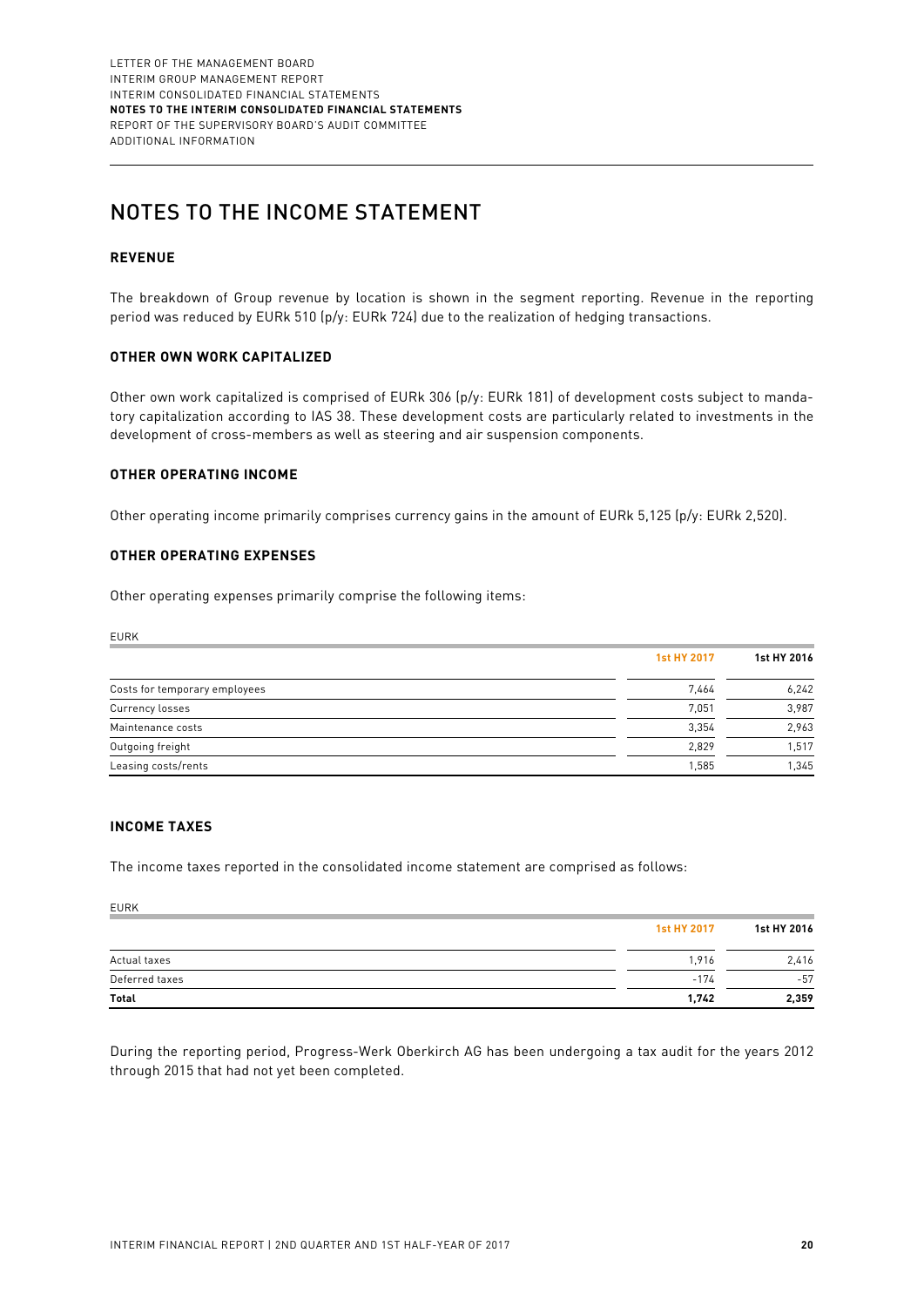#### **EARNINGS PER SHARE**

Earnings per share are computed by dividing net income for the period attributable to the shareholders of PWO AG by the weighted average number of shares outstanding. Actions resulting in dilution effects did not occur.

EURK

|                                       | Q <sub>2</sub> 2017 | Q <sub>2</sub> 2016 |
|---------------------------------------|---------------------|---------------------|
| Net income for the period             | 3.057               | 3,511               |
| Average number of no-par value shares | 3.125.000           | 3,125,000           |
| Earnings per share in EUR             | 0.98                | 1.12                |

EURK

|                                       | 1st HY 2017 | 1st HY 2016 |
|---------------------------------------|-------------|-------------|
| Net income for the period             | 5.907       | 4,831       |
| Average number of no-par value shares | 3.125.000   | 3,125,000   |
| Earnings per share in EUR             | 1.89        | 1.55        |

### NOTES TO THE BALANCE SHEET

#### **GOODWILL**

An impairment test relating to goodwill is performed annually (as per December 31). An impairment test is also performed if there are indications that goodwill might be impaired. When testing for impairment of goodwill and intangible assets with a finite useful life, the PWO Group assesses the value in use. The main assumptions for determining the recoverable amount for the various cash-generating units are provided in the consolidated financial statements as of December 31, 2016. As of June 30, 2017, there were no indications requiring an impairment test and therefore no need for impairment.

#### **RECEIVABLES AND OTHER ASSETS**

The rise in receivables and other assets from EURk 58,491 on December 31, 2016 to EURk 70,146 on the reporting date is mainly a result of a reporting date-related increase in trade receivables.

#### **CASH AND CASH EQUIVALENTS**

The amount of cash and cash equivalents reported in the consolidated statement of cash flows as of June 30, 2017 of EURk 5,939 (p/y: EURk 11,964) consists of cash on hand and short-term bank deposits.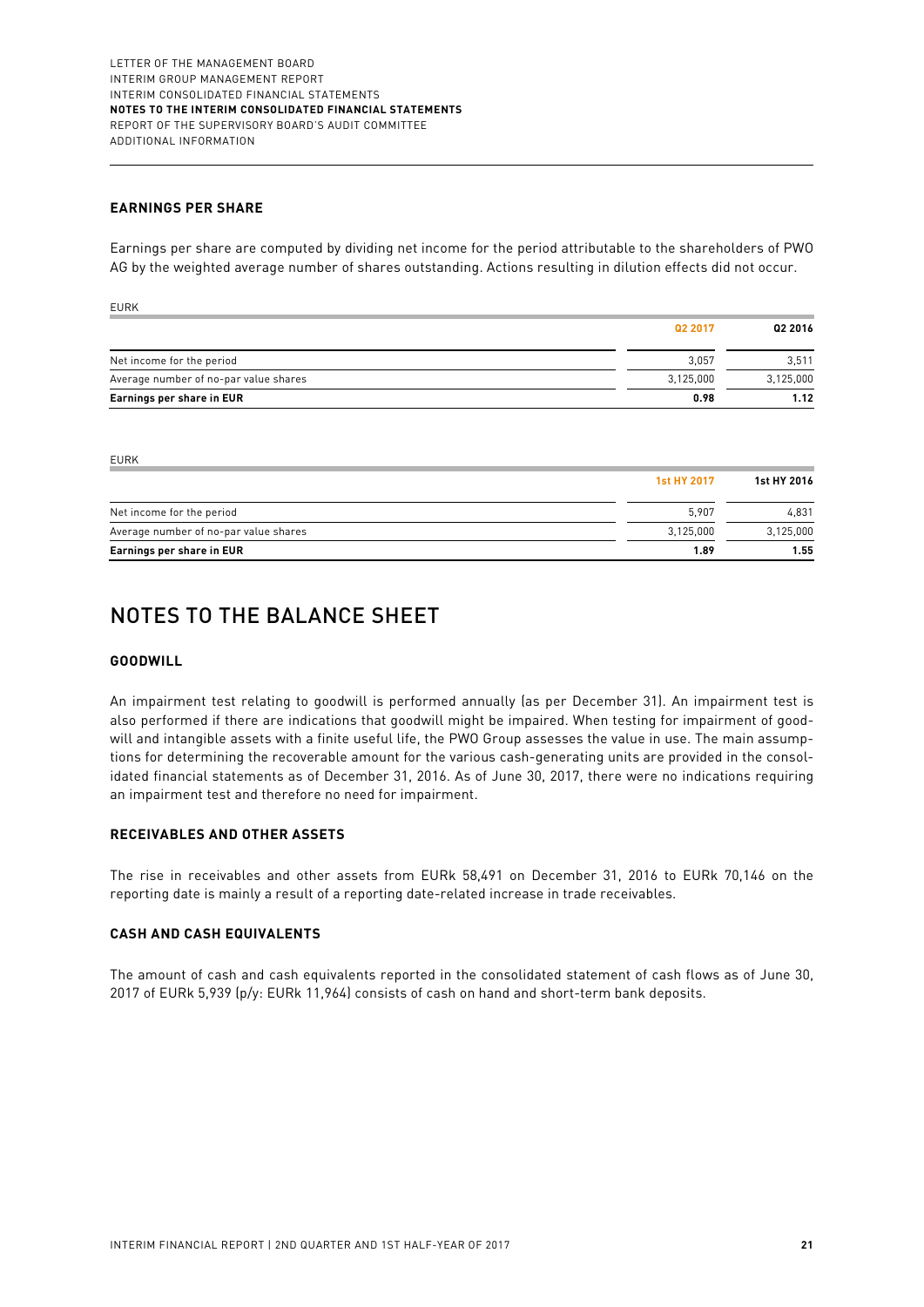#### **EQUITY**

#### SUBSCRIBED CAPITAL

As of the June 30, 2017 reporting date, the fully paid-up and subscribed capital amounted to EURk 9,375 (p/y: EURk 9,375) and was divided into 3,125,000 no-par value shares (p/y: 3,125,000 no-par value shares).

#### AUTHORIZED CAPITAL

By resolution of the Annual General Meeting of May 19, 2015 and subject to the consent of the Supervisory Board, the Management Board is authorized to increase the Company's share capital once or several times by up to EUR 4,687,500.00 (Authorized Capital 2015) by issuing new no-par value bearer shares against contribution in cash and/or in kind until and including the date of May 18, 2020.

#### RETAINED EARNINGS AND OTHER EQUITY

As of June 30, 2017, Group equity includes income and expenses arising from the currency translation of foreign subsidiaries of EURk 2,468 (p/y: EURk 3,219) and income and expenses from cash flow hedges of EURk 660 (p/y: EURk –2,051).

#### DIVIDENDS PAID

On May 23, 2017, the Annual General Meeting resolved the payment of the proposed dividend of EUR 1.60 per share for the 2016 fiscal year. This is equivalent to a distribution of EURk 5,000.

#### NOTIFICATIONS PURSUANT TO SECTION 21 (1) WPHG

In the first half-year 2017, there were no notifications received regarding investments in Progress-Werk Oberkirch AG.

#### **LIABILITIES**

#### PENSION PROVISIONS

Provisions for pensions and similar obligations are recognized on the basis of pension plan entitlements for retirement, invalidity and survivor dependent's benefits. The retirement benefits are based on the employees' salary and length of service. The obligations include those arising from current pensions as well as benefits for pensions and retirement allowances payable in the future. Plan assets to meet pension obligations do not exist.

Defined benefit obligations have been measured on the basis of the following actuarial assumptions:

|                                               | Jun. 30, 2017 | Dec. 31, 2016 |
|-----------------------------------------------|---------------|---------------|
| Discount rate                                 | 2.10%         | 2.00%         |
| Employee turnover rate                        | 2.50%         | 2.50%         |
| Future salary trend > 40 years                | 2.50%         | 2.50%         |
| Future salary trend < 40 years (career trend) | 3.50%         | 3.50%         |
| Future pension adjustments                    | 1.75%         | 1.75 %        |

The adjustment in the discount rate to the level of the market interest rate applicable as of the reporting date resulted in a change in estimates. The decrease in pension provisions of EURk 540 was mainly the result of the 0.1 percentage points increase in the discount rate.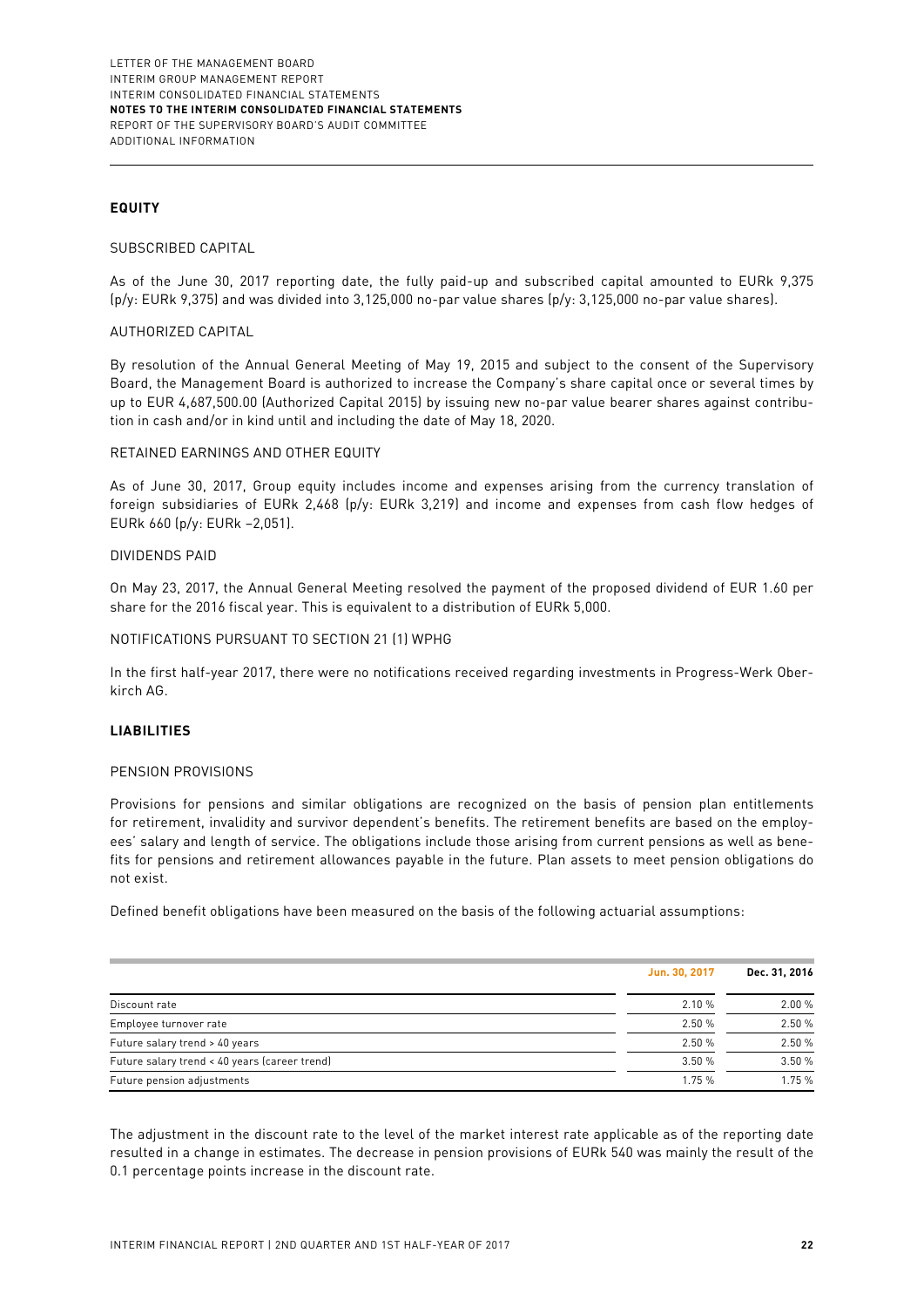#### OTHER PROVISIONS

The provisions recognized in the balance sheet primarily include provisions for employees (obligations for phased retirement and anniversary bonuses) and provisions for contingent losses.

#### TRADE PAYABLES AND OTHER LIABILITIES

The change in trade payables mainly resulted from financing higher inventories, particularly unfinished tools and raw materials.

The increase in other liabilities stemmed from an increase in personnel-related provisions (Christmas bonuses, vacation pay, and holiday pay) and an increase in liabilities from wage taxes.

#### OTHER FINANCIAL LIABILITIES

The main effect of the appreciation in the euro versus the US dollar was a decrease in other financial liabilities from EURk 14,878 on December 31, 2016 to EURk 4,057 on June 30, 2017.

#### **OFF-BALANCE SHEET TRANSACTIONS**

The Group continuously sells trade receivables to generate the liquid assets required to finance the operating business and facilitate better liquidity planning. All material risks have been transferred to the factor, and only the costs for late payment risk remain with PWO AG. As of June 30, 2017, receivables with a nominal value of EURk 22,580 (p/y: EURk 18,117) were sold. The transferred receivables are current receivables where the carrying amount corresponds to the fair value of the assets transferred.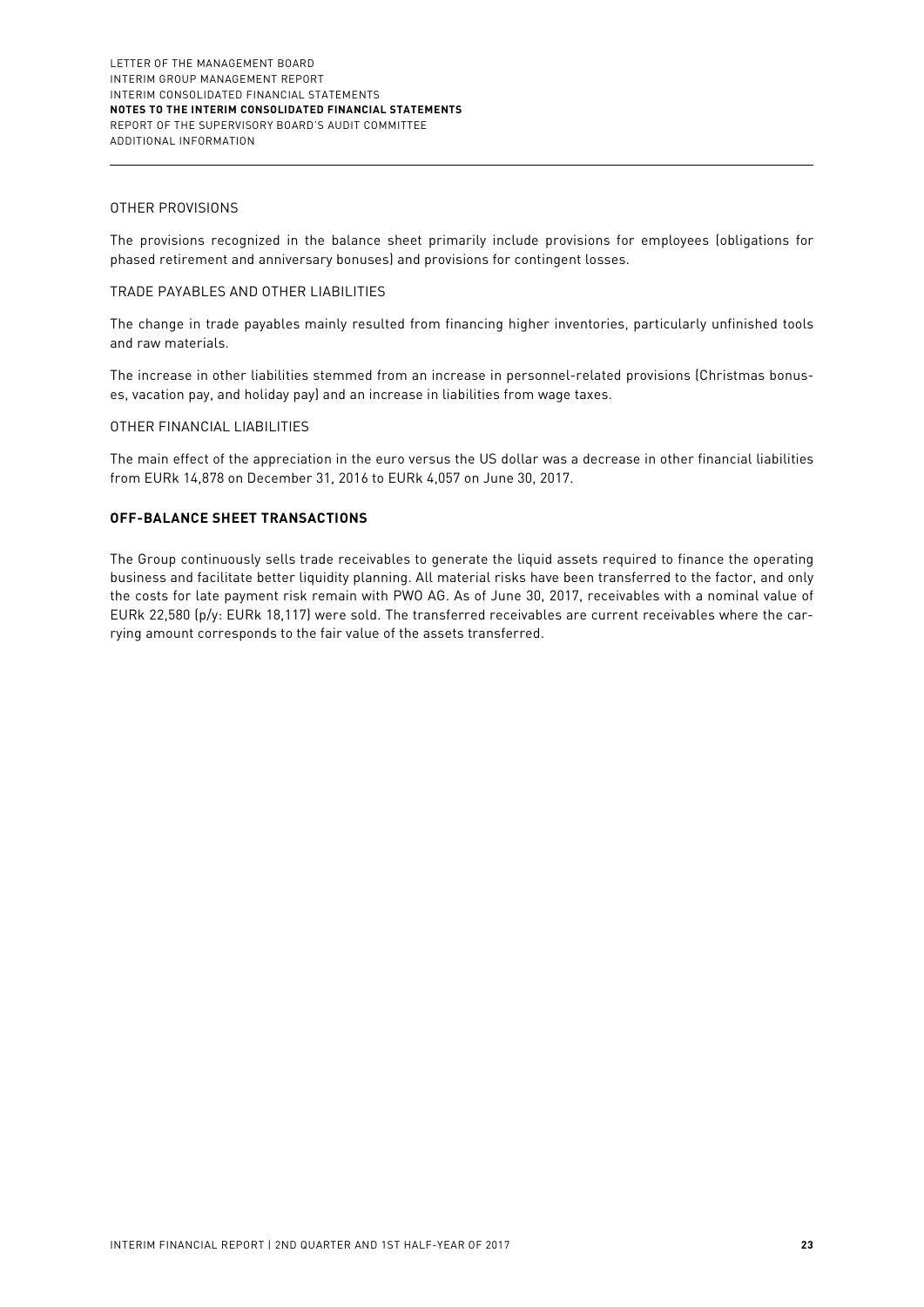#### **FINANCIAL INSTRUMENTS**

The following table lists the carrying amounts and fair values according to valuation categories:

EURK

|                                                                    | <b>Valuation cate-</b><br>gory pursuant to<br><b>IAS 39</b> |               | <b>Carrying amount</b> |               | <b>Fair value</b> |
|--------------------------------------------------------------------|-------------------------------------------------------------|---------------|------------------------|---------------|-------------------|
|                                                                    |                                                             | Jun. 30, 2017 | Dec. 31, 2016          | Jun. 30, 2017 | Dec. 31, 2016     |
| <b>ASSETS</b>                                                      |                                                             |               |                        |               |                   |
| Trade receivables and other receivables                            | LaR                                                         | 58,258        | 49,208                 | 58,258        | 49,208            |
| Other financial assets                                             |                                                             | 2,701         | 192                    | 2,701         | 192               |
| of which derivatives with hedging rela-<br>tionship                | n.a.                                                        | 1,297         | 115                    | 1,297         | 115               |
| of which derivatives without hedging<br>relationship               | <b>FAHfT</b>                                                | 1,404         | 77                     | 1,404         | 77                |
| of which deposits > 3 months                                       | LaR                                                         | 0             | 0                      | 0             | $\mathbf{0}$      |
| Cash and cash equivalents                                          | LaR                                                         | 5,939         | 2,014                  | 5,939         | 2,014             |
| <b>LIABILITIES</b>                                                 |                                                             |               |                        |               |                   |
| <b>Financial liabilities</b>                                       |                                                             | 141,295       | 126,472                | 143,241       | 134,864           |
| Bank borrowings                                                    | <b>FLAC</b>                                                 | 69,757        | 60,381                 | 64,841        | 62,990            |
| of which variable interest rate                                    |                                                             | 16,539        | 24,257                 | 16,539        | 24,257            |
| of which fixed interest rate                                       |                                                             | 53,218        | 36.124                 | 48,302        | 38,733            |
| Liabilities from promissory notes                                  | <b>FLAC</b>                                                 | 64,803        | 59,877                 | 70.642        | 64,538            |
| of which variable interest rate                                    |                                                             | 2,991         | 24,949                 | 2,991         | 24,949            |
| of which fixed interest rate                                       |                                                             | 61,812        | 34,928                 | 67,651        | 39,589            |
| Liabilities to leasing companies                                   | n.a.                                                        | 6,735         | 6,214                  | 7,758         | 7,336             |
| of which variable interest rate                                    |                                                             | $\Omega$      | 0                      | 0             | $\Omega$          |
| of which fixed interest rate                                       |                                                             | 6,735         | 6,214                  | 7,758         | 7,336             |
| Trade payables                                                     | <b>FLAC</b>                                                 | 43,666        | 31,438                 | 43,666        | 31,438            |
| Other financial liabilities                                        |                                                             | 4,057         | 14,878                 | 4,057         | 14,878            |
| of which derivatives with hedging rela-<br>tionship                | n.a.                                                        | 493           | 4,519                  | 493           | 4,519             |
| of which derivatives without hedging<br>relationship               | <b>FLHfT</b>                                                | 1,188         | 3,736                  | 1,188         | 3,736             |
| of which others                                                    | <b>FLAC</b>                                                 | 2,376         | 6,623                  | 2,376         | 6,623             |
| of which aggregated according to IAS 39<br>measurement categories: |                                                             |               |                        |               |                   |
| Loans and Receivables (LaR)                                        |                                                             | 64,197        | 51,222                 | 64,197        | 51,222            |
| Financial Assets Held for Trading (FAHfT)                          |                                                             | 1,404         | 77                     | 1,404         | 77                |
| Financial Liabilities Measured at<br>Amortized Cost (FLAC)         |                                                             | 180,603       | 158,319                | 181,526       | 165,589           |
| <b>Financial Liabilities Held for Trading</b><br>(FLHfT)           |                                                             | 1,188         | 3,736                  | 1,188         | 3,736             |

According to IFRS 13, all assets and liabilities that are carried at fair value are allocated to Level 2 of the valuation hierarchy. In the reporting period, there were no changes to the valuation methods applied and no reclassifications between the hierarchy levels.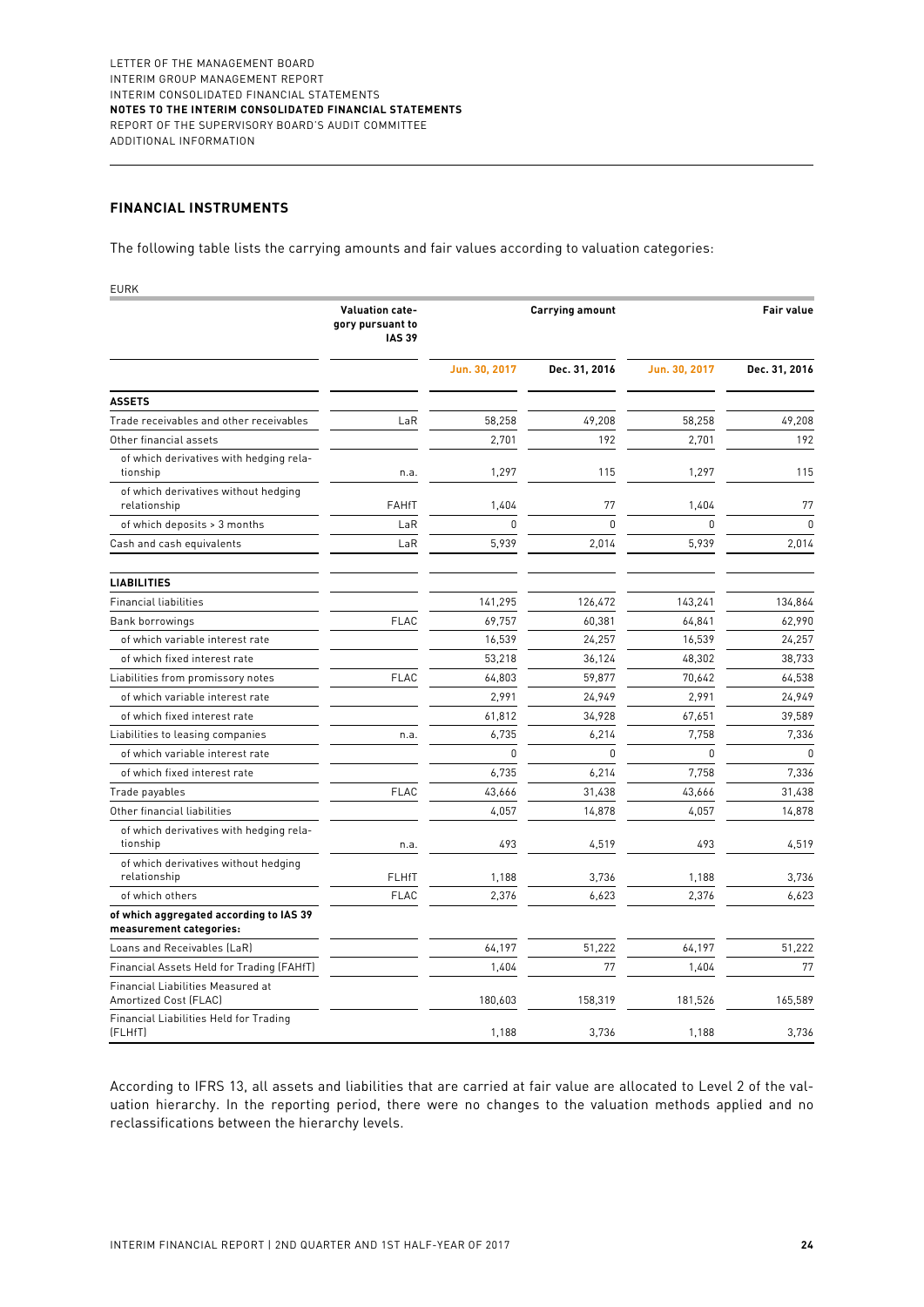Derivative financial instruments are mainly concluded with financial institutions. Derivatives measured by applying a measurement method using input factors observable in the market, primarily comprise interestrate swaps, foreign exchange swaps and foreign exchange forward contracts. Forward price models and swap models based on net present value calculations are the most frequently used measurement methods. These models incorporate various input factors such as the counterparty's credit risk, spot and forward rates, yield curves of selected foreign currencies, currency spreads between selected foreign currencies and yield curves.

### ADDITIONAL INFORMATION

#### **RELATED PARTY DISCLOSURES**

Related parties include the Group's parent company, Consult Invest Beteiligungsberatungs-GmbH, Böblingen, as well as the members of the Management Board and Supervisory Board. In the reporting period, there were no transactions between the Group and the parent company. There were no relationships with related parties with regard to the supply of goods or the rendering of services.

#### **ADDITIONAL INFORMATION ON THE STATEMENT OF CASH FLOWS**

In the statement of cash flows, cash flows are presented on the basis of IAS 7. Cash and cash equivalents reported in the cash flow statement comprise cash and cash equivalents as well as bank borrowings due on demand. The bank borrowings payable on demand, amounting to EURk 9,931 (p/y: EURk 15,347) have been included in the balance sheet under "current financial liabilities".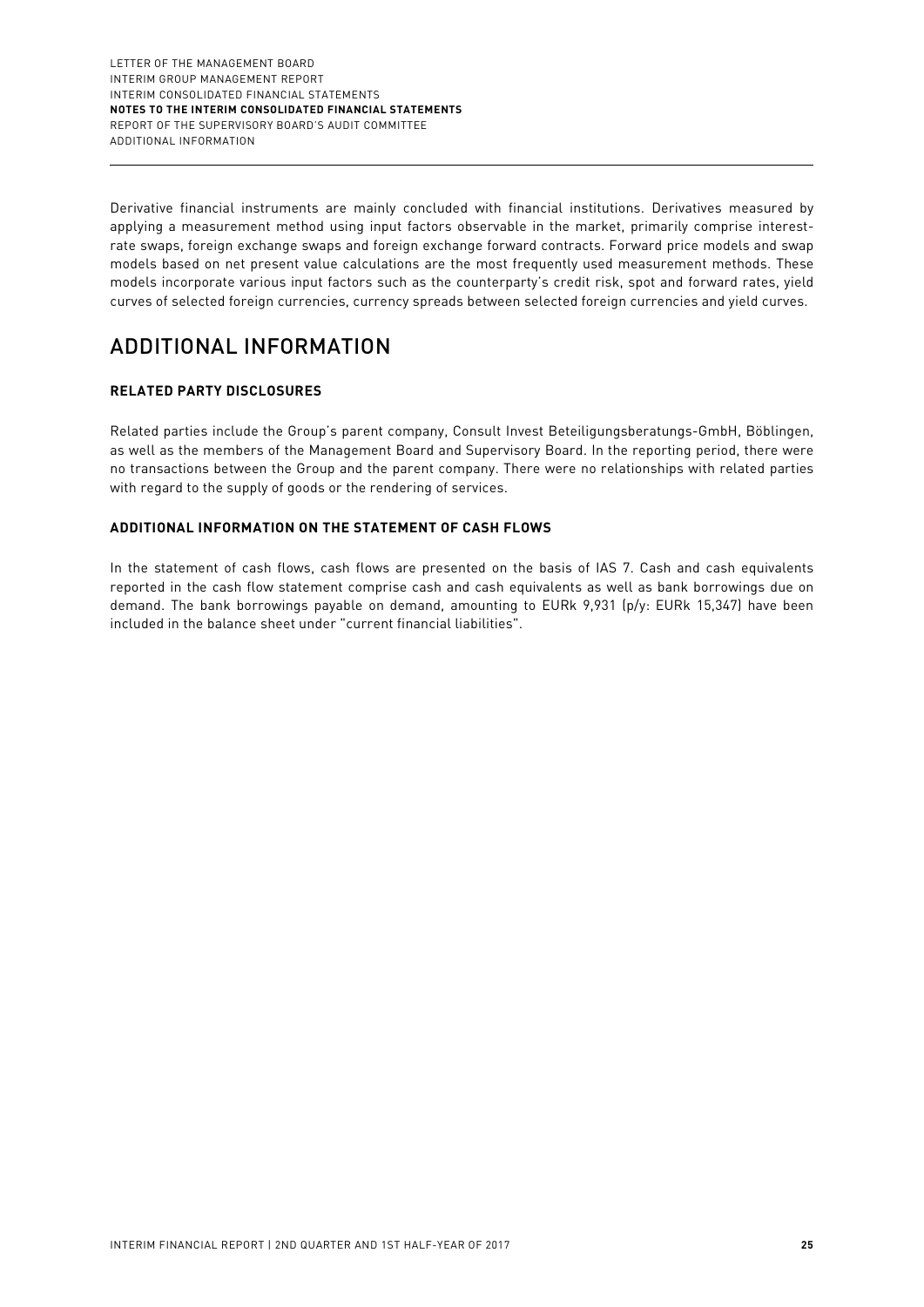#### **SEGMENT REPORTING**

#### SEGMENT INFORMATION BY LOCATION FOR THE 1ST HALF-YEAR 2017

| <b>EURK</b>                                                |          |                       |                   |          |                                 |           |
|------------------------------------------------------------|----------|-----------------------|-------------------|----------|---------------------------------|-----------|
|                                                            | Germany  | <b>Rest of Europe</b> | <b>NAFTA Area</b> | Asia     | <b>Consolidation</b><br>effects | Group     |
| Total revenue                                              | 135,156  | 38,028                | 52,593            | 21,589   | $\Omega$                        | 247,366   |
| Inter-segment revenue                                      | $-7,889$ | $-1,666$              | $-55$             | $-4,642$ | 0                               | $-14,252$ |
| <b>EXTERNAL REVENUE</b>                                    | 127,267  | 36,362                | 52,538            | 16,947   | 0                               | 233,114   |
| <b>TOTAL OUTPUT</b>                                        | 144,302  | 37,120                | 52,332            | 24,703   | $-14,371$                       | 244,086   |
| Other income (aggregated)                                  | 6,304    | 174                   | 1,232             | 394      | $-1,791$                        | 6,313     |
| Other expenses (aggregated)                                | 141,668  | 30,588                | 46,796            | 24,957   | $-16,045$                       | 227,964   |
| Depreciation and amortization                              | 5,544    | 2,196                 | 2,883             | 1,429    | $-7$                            | 12,045    |
| <b>EARNINGS BEFORE INTEREST</b><br><b>AND TAXES (EBIT)</b> | 3,394    | 4,510                 | 3,885             | $-1,289$ | $-110$                          | 10,390    |
| Interest income                                            | 1,945    | 23                    | $\mathbf{0}$      |          | $-1,713$                        | 256       |
| Interest expenses                                          | 2,420    | 600                   | 1,042             | 648      | $-1,713$                        | 2,997     |
| <b>EARNINGS BEFORE TAXES (EBT)</b>                         | 2,919    | 3,933                 | 2,843             | $-1,936$ | $-110$                          | 7,649     |
| Income taxes                                               | 1,081    | $-11$                 | 703               | $\Omega$ | $-31$                           | 1,742     |
| NET INCOME FOR THE PERIOD                                  | 1,838    | 3,944                 | 2,140             | $-1,936$ | $-79$                           | 5,907     |
| Assets                                                     | 206,227  | 86,242                | 84,182            | 55,180   | $-41,937$                       | 389,894   |
| of which non-current assets                                | 76,156   | 47,485                | 35,076            | 26,724   | $-110$                          | 185,331   |
| Liabilities                                                | 40,687   | 35,823                | 60,471            | 65,362   | 76,820                          | 279,163   |
| Investments                                                | 5,486    | 4,177                 | 3,063             | 465      | 0                               | 13,191    |
| Employees (as of June 30)                                  | 1,568    | 653                   | 836               | 341      |                                 | 3,398     |

Of the reported revenues as of June 30, 2017, two customers accounted for more than 10% of revenues each, spread across all of the segments. As of June 30, 2016, two customers were identified with whom the Group had achieved slightly more than 10% of revenues.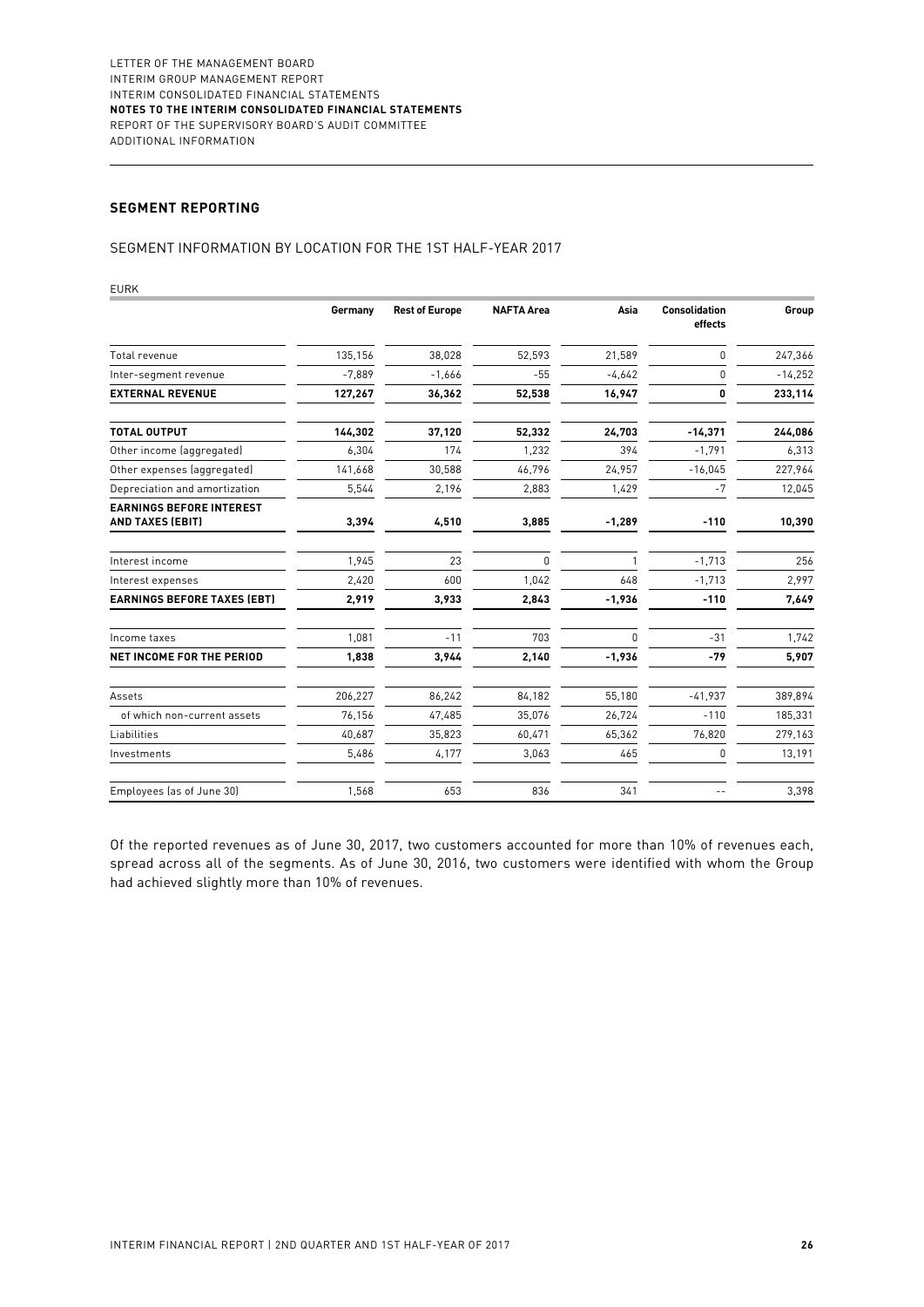#### **SEGMENT REPORTING**

#### SEGMENT INFORMATION BY LOCATION FOR THE 1ST HALF-YEAR 2016

|                                                            | Germany  | <b>Rest of Europe</b> | <b>NAFTA Area</b> | Asia     | <b>Consolidation</b><br>effects | Group    |
|------------------------------------------------------------|----------|-----------------------|-------------------|----------|---------------------------------|----------|
| Total revenue                                              | 121,887  | 37,357                | 45,724            | 13,467   | $\Omega$                        | 218,435  |
| Inter-segment revenue                                      | $-6,448$ | $-2,058$              | $-66$             | $-1,202$ | $\Omega$                        | $-9,774$ |
| <b>EXTERNAL REVENUE</b>                                    | 115,439  | 35,299                | 45,658            | 12,265   | 0                               | 208,661  |
| <b>TOTAL OUTPUT</b>                                        | 124,467  | 36,325                | 45,675            | 13,301   | $-9,832$                        | 209,936  |
| Other income (aggregated)                                  | 3,397    | 129                   | 1,330             | 118      | $-1,688$                        | 3,286    |
| Other expenses (aggregated)                                | 115,688  | 31,446                | 42,122            | 12,695   | $-11,352$                       | 190,599  |
| Depreciation and amortization                              | 6,377    | 2,038                 | 2,993             | 1,226    | $-14$                           | 12,620   |
| <b>EARNINGS BEFORE INTEREST</b><br><b>AND TAXES (EBIT)</b> | 5,799    | 2,970                 | 1,890             | $-502$   | $-154$                          | 10,003   |
| Interest income                                            | 1,639    | <sup>n</sup>          | 0                 |          | $-1,632$                        | 8        |
| Interest expenses                                          | 2.167    | 620                   | 878               | 744      | $-1,588$                        | 2,821    |
| <b>EARNINGS BEFORE TAXES (EBT)</b>                         | 5,271    | 2,350                 | 1,012             | $-1,245$ | $-198$                          | 7,190    |
| Income taxes                                               | 1,961    | $-62$                 | 448               | $\Omega$ | 12                              | 2,359    |
| <b>NET INCOME FOR THE PERIOD</b>                           | 3,310    | 2,412                 | 564               | $-1,245$ | $-210$                          | 4,831    |
| Assets                                                     | 190,421  | 83,802                | 75,390            | 52,437   | $-43,238$                       | 358,812  |
| of which non-current assets                                | 71,221   | 43,467                | 36,233            | 30,469   | $-141$                          | 181,249  |
| Liabilities                                                | 28.872   | 44,825                | 55,465            | 54,539   | 79,274                          | 262,975  |
| Investments                                                | 7,760    | 2,978                 | 604               | 193      | 0                               | 11,535   |
| Employees (as of June 30)                                  | 1,486    | 665                   | 694               | 276      |                                 | 3,121    |

#### **SUBSEQUENT EVENTS**

No events of significant importance to the net assets, financial position and results of operations have occurred after the reporting date that require reporting.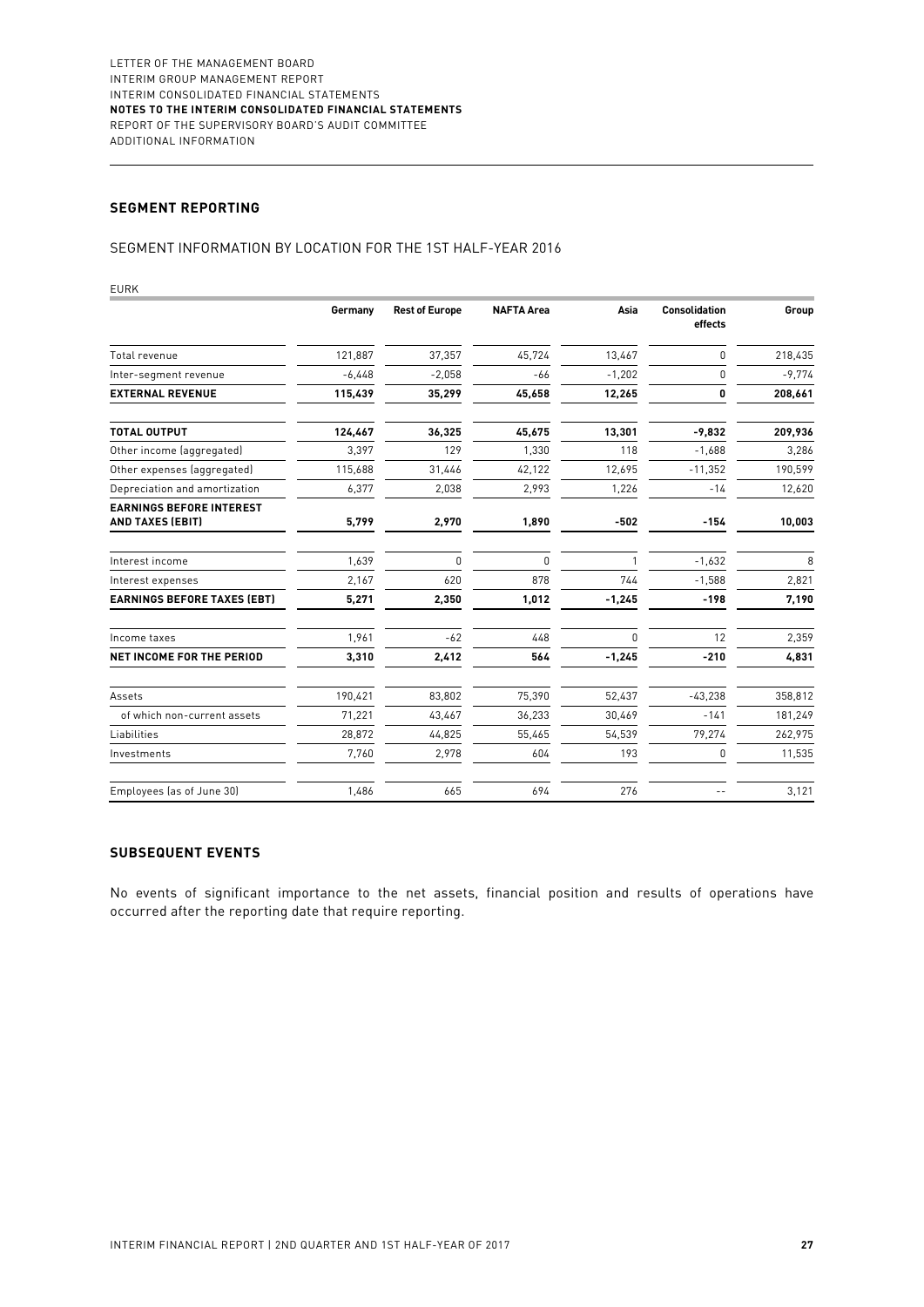# REPORT OF THE SUPERVISORY BOARD'S AUDIT **COMMITTEE**

The interim financial report for the second quarter and first half-year 2017 was presented to the Supervisory Board's Audit Committee and explained by the Management Board. The Audit Committee concurred with the interim financial report.

Oberkirch, July 26, 2017

The Chairman of the Audit Committee Dr. Georg Hengstberger